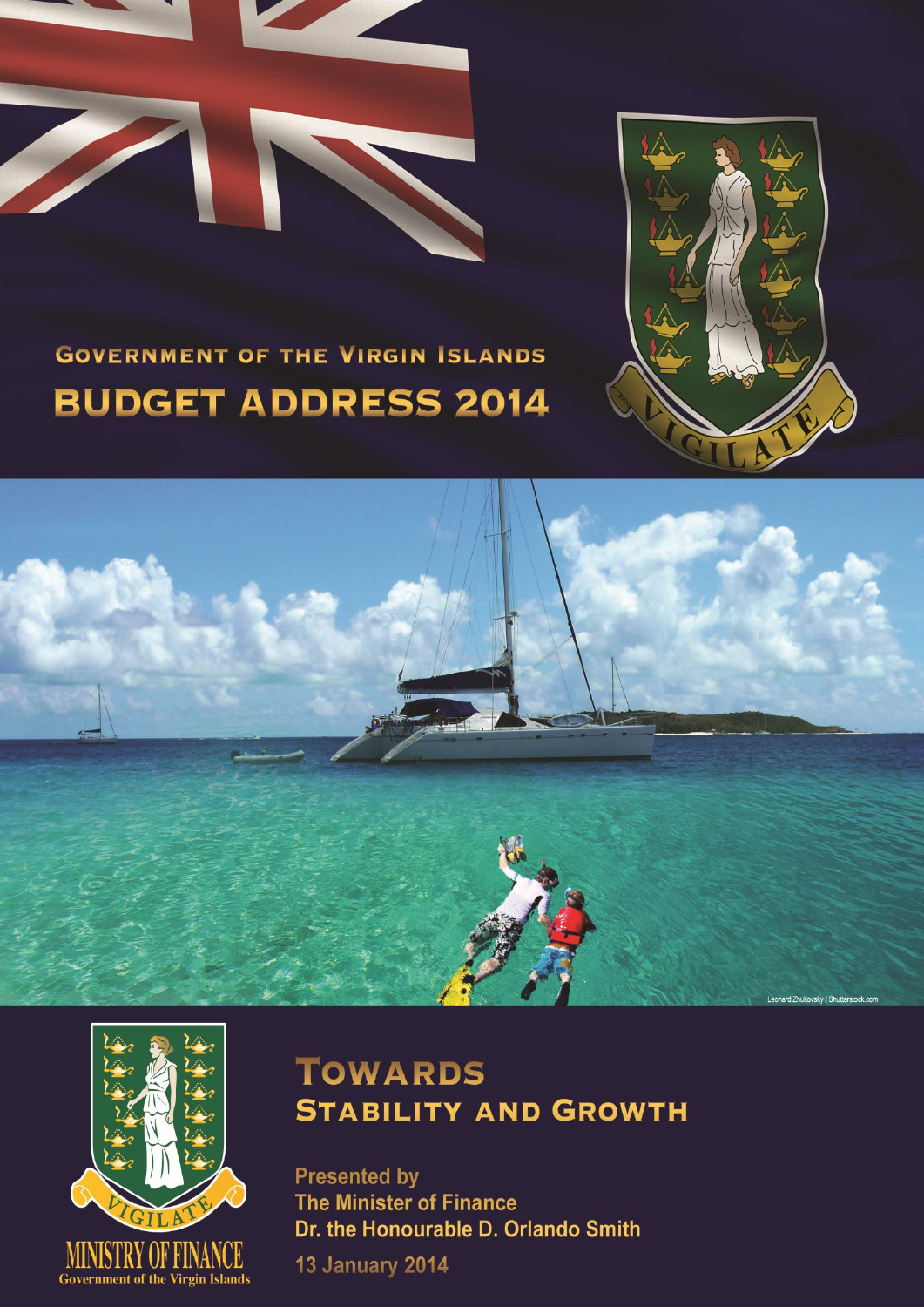#### Introduction

Madam Speaker, I move that the bill entitled, Appropriation Act 2014, be read a second time and in so doing, I invite this Honourable House to extend its customary courtesies, in permitting me to discuss the basis of how the draft of this Appropriation Act was developed through my presentation of the Budget Address.

#### Economy in Review

1. Firstly, Madam Speaker, I thank God for his many blessings on this Territory and for allowing me to present my third Budget Address of this term. As I do so, I am reminded of the Proverb that says "The plans of the diligent lead surely to advantage…".

2. Since my Government took office Madam Speaker, we have indeed been planning diligently to secure that advantage for our people. And rightly so, as in governing, diligence begins in large part with budgeting.

3. Three budgets later, I am proud to say that we are turning the corner as will become evident throughout this address. But most obvious is that just past our midterm, and having recently materially paid off large amounts of inherited outstanding bills, we are optimistic and are looking forward to a budget that begins to deliver that advantage for our people.

4. The patience of our nation was tested during the first two cycles, but our resolve and the resilience of our people have seen us through to today.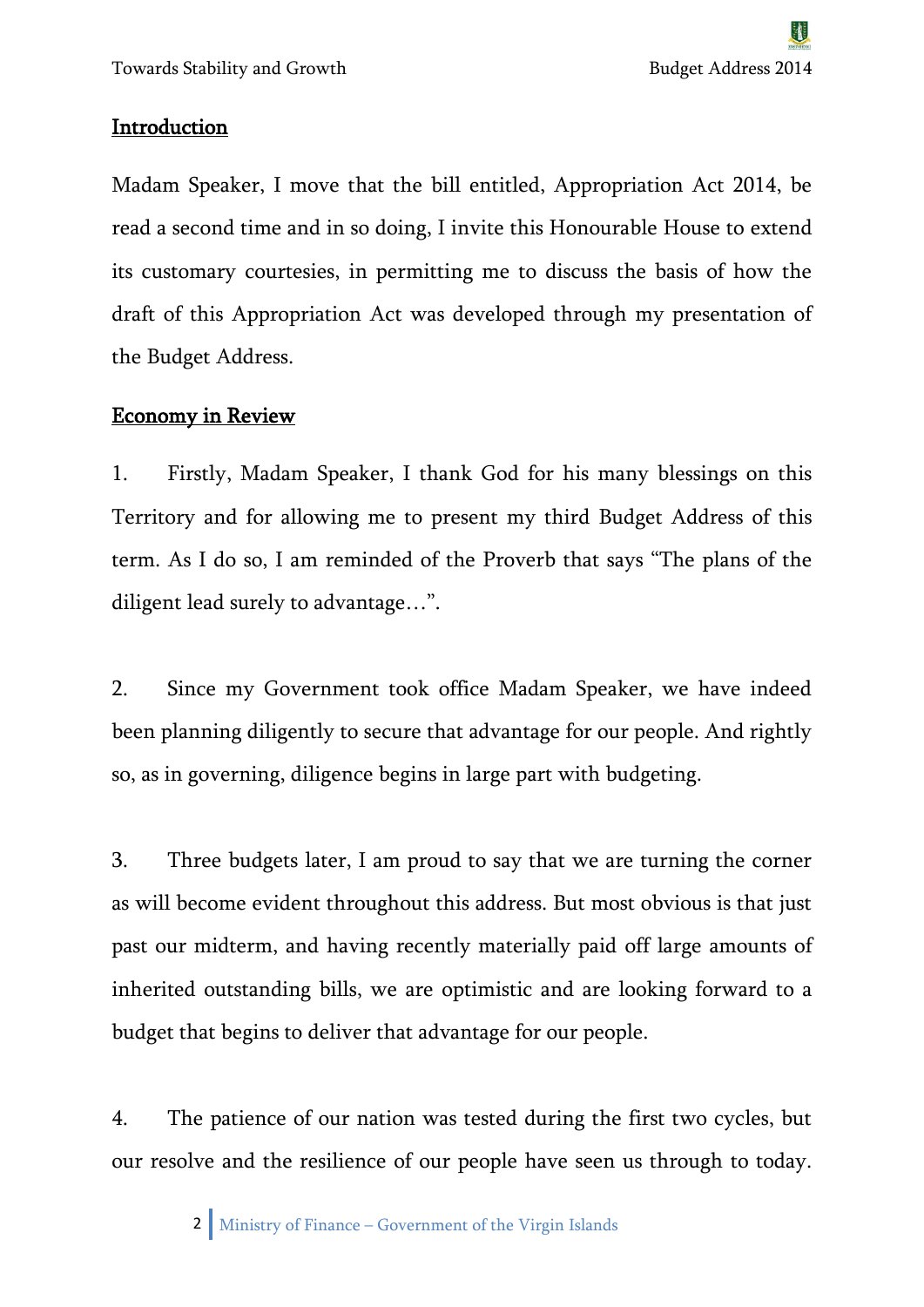This Budget, Madam Speaker, builds on our past achievements and seeks to continue to foster our Vision to build a better Virgin Islands. I am therefore very confident that this Budget Madam Speaker will help to continue our country's progress towards stability and growth.

5. As is traditional, I will begin by putting this Territory's economic situation in context with a brief examination of the current global environment.

6. Madam Speaker, except in very few instances, the world is emerging from the worst global financial crisis on record and global economic growth continues to be sluggish. Advanced economies like the United States and Canada are slowly recovering with the Euro Zone playing catch up. Growth in China and India is still strong but less bullish than in previous years and this has resulted in a reduction in the surge of global economic expansion. Closer to home, many of our Caribbean neighbours are facing difficult times. Their Governments are trying to manage declining economic growth, increased global competition, high debt and unemployment levels, and reduced fiscal space with heightened demand for infrastructural development, job opportunities and social services.

7. Increasingly, the larger economies of the world are employing all means at their disposal to corral their citizens, regardless of where they reside and in so doing, additional pressures are exerted on small economies like ours. Madam Speaker, this is the new world order in which our small Territory must operate. And Madam Speaker, the harsh reality is that it takes the right kind of management to manoeuvre in the global economy and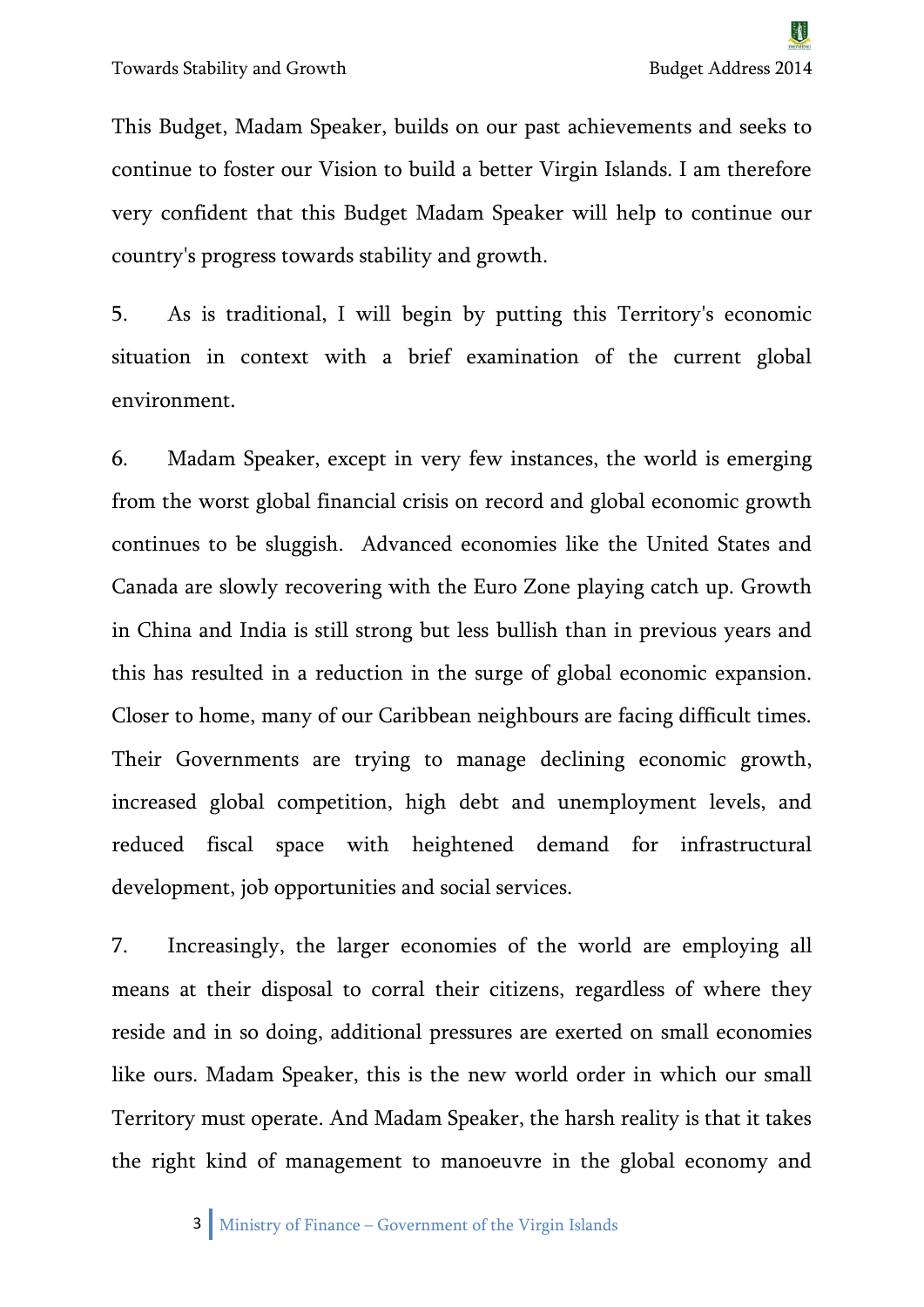ensure the economic survival of our Territory. Madam Speaker I am pleased to report to this Honourable House and the hard working people of this Territory that my Government has risen to this challenge and we have delivered the goods. I will elaborate, later.

### Our Economy

1. Madam Speaker, permit me to now relate this overview to our own circumstances.

2. As the world economy improves, so we expect a corresponding improvement in the BVI economy. I state the obvious, Madam Speaker, in noting that our primary industries are built on service. We do not manufacture and our farming and fishing are still not developed to sustain us. We live by the services we provide and from those services come the taxes that fund the services our government provides to all residents in the Territory. It therefore stands to reason that strong economic recovery in North America is good news for our tourism industry, since the majority of our visitors hail from that region. Consistent growth in Brazil and Argentina and other countries in Latin America translate into good prospects for expanding our tourism market in the near future to those areas. Indeed Madam Speaker, we have recently hired a competent and experienced public relations firm in that region to make sure that this happens.

3. A growing China means more demand for our flagship BVI business companies and other financial related services as well as tourism in the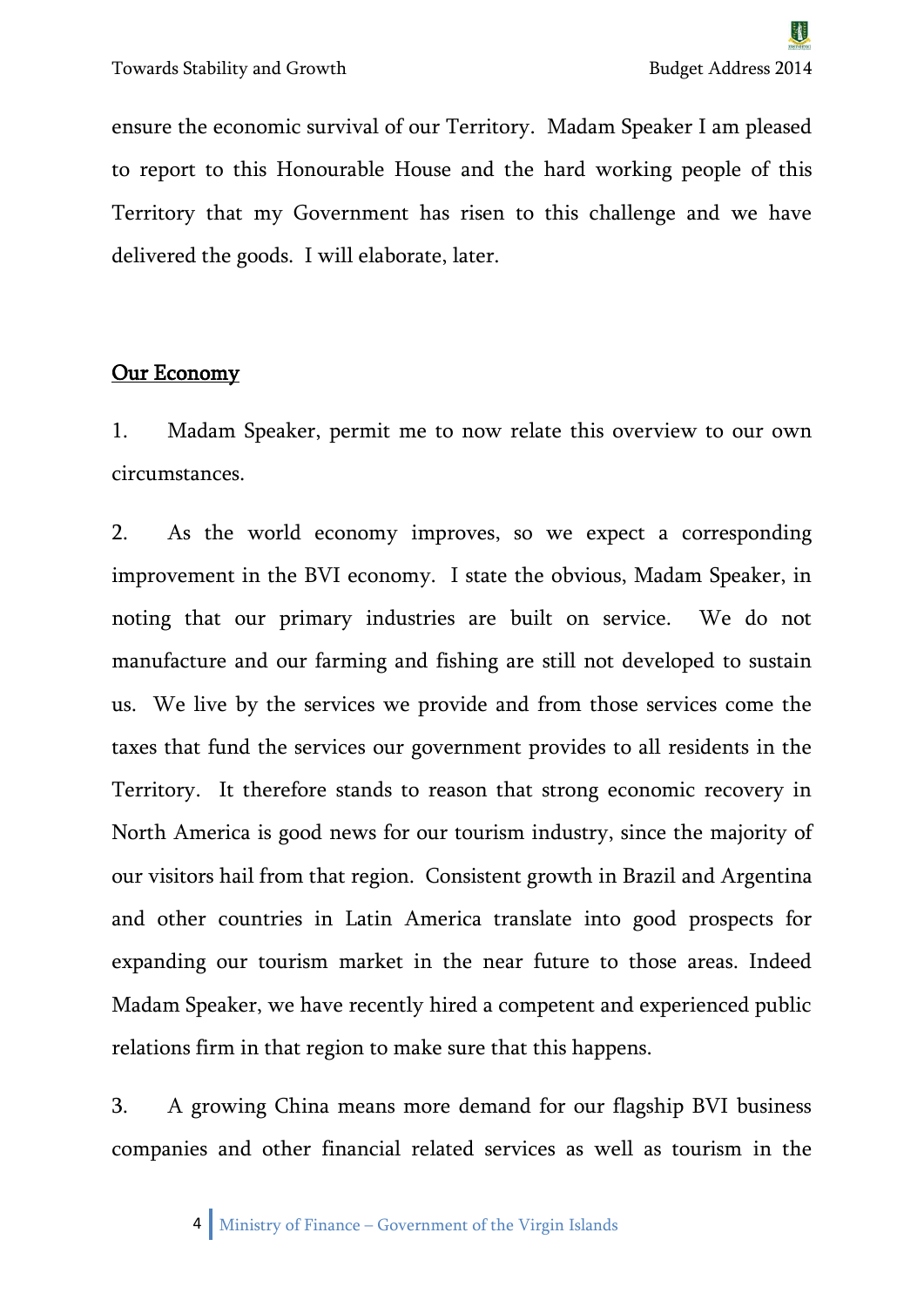future. Madam Speaker, here again we are well positioned to take advantage of these economic opportunities with the establishment last September of BVI House Asia in Hong Kong. As well, Madam Speaker there is no better manifestation of our forward leaning vision for economic growth, than last week's very successful visit to the Territory of a high level delegation from Shenzhen. Shenzhen is one of the wealthiest cities in China. That visit Madam Speaker, was a direct result of opening the office in Hong Kong. After more than thirty years of providing financial services to China, during the visit we moved to the next level by signing a Memorandum of Understanding to strengthen our relationship with Shenzhen.

4. Madam Speaker, the fiscal and economic vulnerabilities facing many Caribbean countries, provides us with a glimpse of a possible similar misfortune if we do not manage our resources carefully, or if we fail to act here in the BVI. But Madam Speaker, let me be clear: that is not the future I see for BVI while I am at the helm. Yes, we will tighten our belts where we need to, but we will also aggressively tap into emerging markets as we have been doing, while shoring up our traditional markets to ensure our continued success.

5. Madam Speaker, while I firmly believe that the BVI's economy has a strong foundation rooted in financial services and tourism, nevertheless, several factors have led to the challenges our economy has experienced in recent times. These factors include increased competition from other tourism destinations and financial services jurisdictions, increased international scrutiny related to tax and transparency matters, a somewhat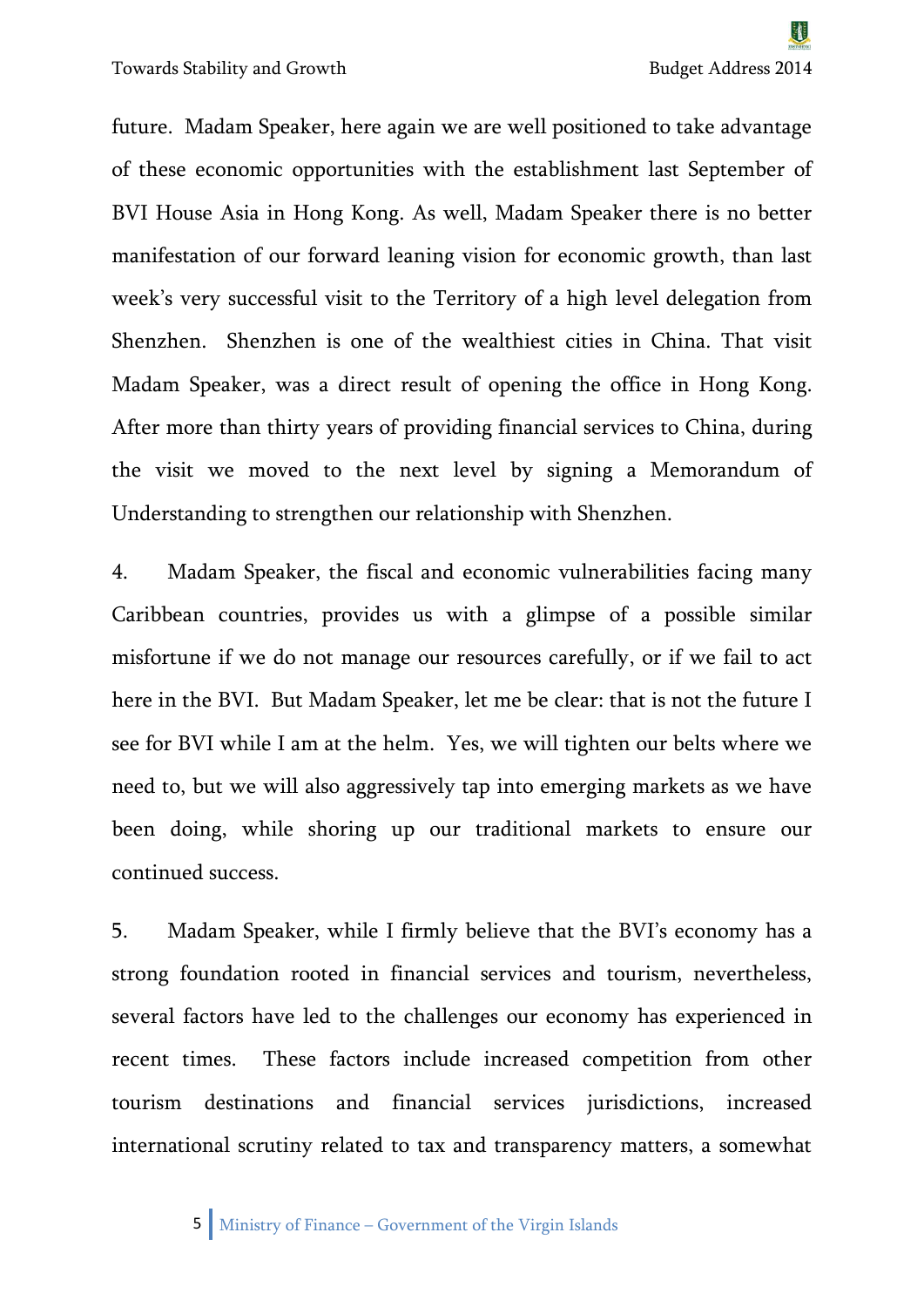frayed physical infrastructure and difficult, inefficient air access from our major tourism markets. These challenges will continue to test our resolve, but today Madam Speaker, I assure the people of this Territory that my Government's economic strategy, which I will outline in this address, is the right approach and it is placing us once more on a growth trajectory.

#### Tourism and Financial Services

1. Madam Speaker, allow me to begin this section by providing a synopsis on the performance of our twin pillars – Tourism and Financial Services.

2. The lingering effects of the global economic crisis were made worse by air access issues to the BVI, which could have had a debilitating effect on our overnight tourist arrival numbers. However, I am pleased to state today that these numbers have instead increased steadily. This was not an accident, Madam Speaker. As Minister of Tourism, in the very early days of my administration, I directed the Chairman of the Tourist Board to aggressively market the BVI with a view to increasing tourist arrivals by ten percent (10%) in the short to medium term. I am very pleased to report that preliminary arrival figures as of November 2013, indicated just over a three percent (3%) increase in overnight visitors, compared to the same period in 2012.

3. A resurgence in international tourism, a solid performance in the yachting industry, growth in high end tourism driven by luxury developments such as Oil Nut Bay, the completion and opening last year of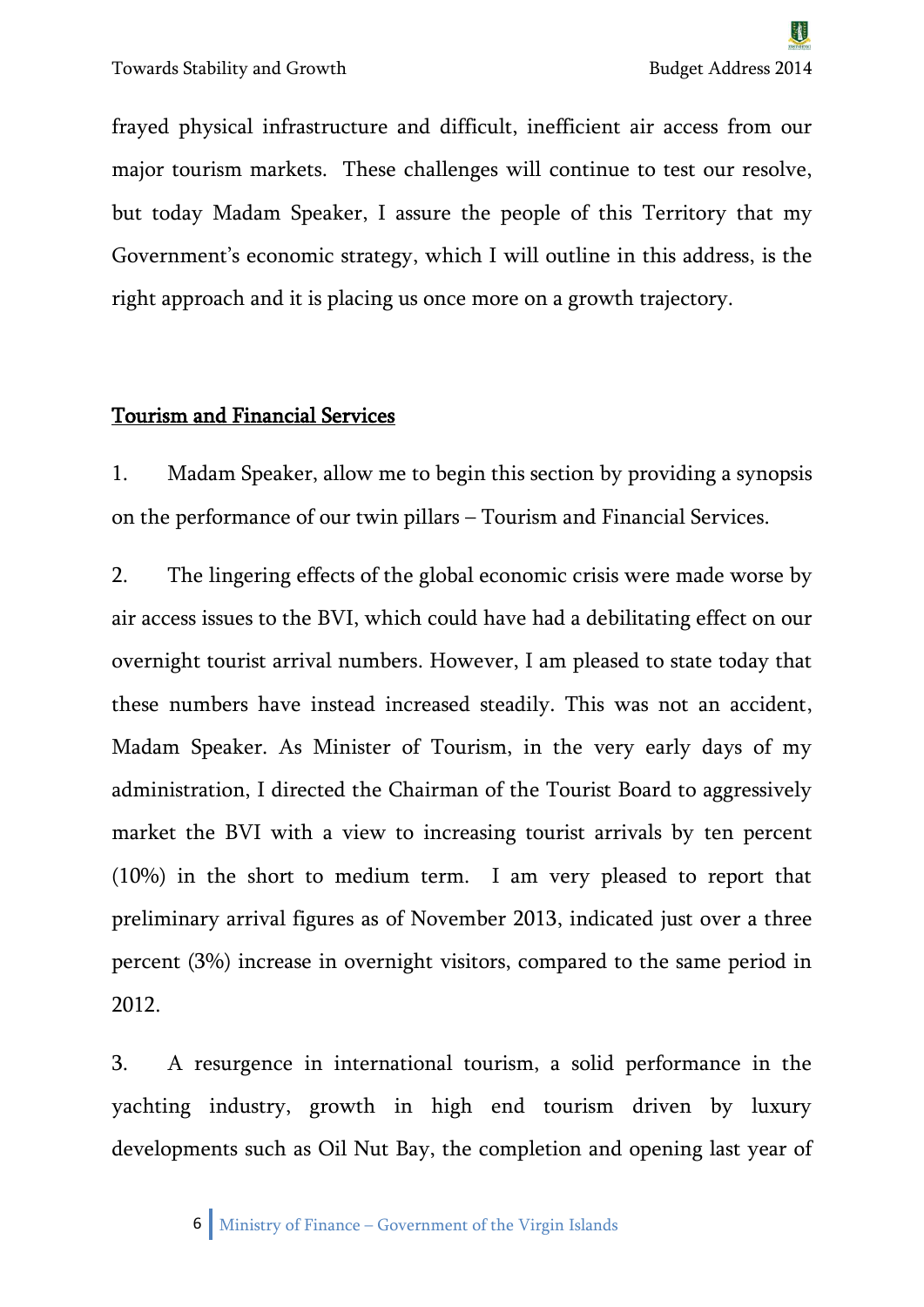Towards Stability and Growth Budget Address 2014

the new and impressive Maria's by the Sea, the re-opening of the Great House on Necker Island and improvements at other properties such as Little Dix Bay, Peter Island and Guana Island as well as improvements in our small properties and a more focused marketing strategy on the part of the BVI Tourist Board, securing airlift alternatives and recently more reliable ferry services between Tortola and St. Thomas have all combined to increase our market share in a very competitive industry.

4. We will continue to make headway and drive growth by tapping into other markets and improving our tourism offerings and infrastructure. Madam Speaker, I am confident that with these efforts and others all combined to increase tourism arrivals, we will get to that ten percent (10%) growth that I have requested.

5. Madam Speaker, later this week, Rosewood Little Dix Bay will celebrate its 50th Anniversary since it opened its doors in 1964. In so doing, Little Dix Bay Resort not only charted the way forward for BVI tourism, but it also changed the global resort scene by becoming the new Gold Standard for resorts globally. Madam Speaker, I am therefore confident that all members of the Honourable House will join me in extending our collective sincere congratulations to the owners, the management, its loyal and hardworking staff - past and present and the host community of Virgin Gorda on this most significant milestone. We look forward to the next 50 years.

6. We expect several new tourism projects to come on stream including the Prospect Reef Hotel redevelopment among others, which will have a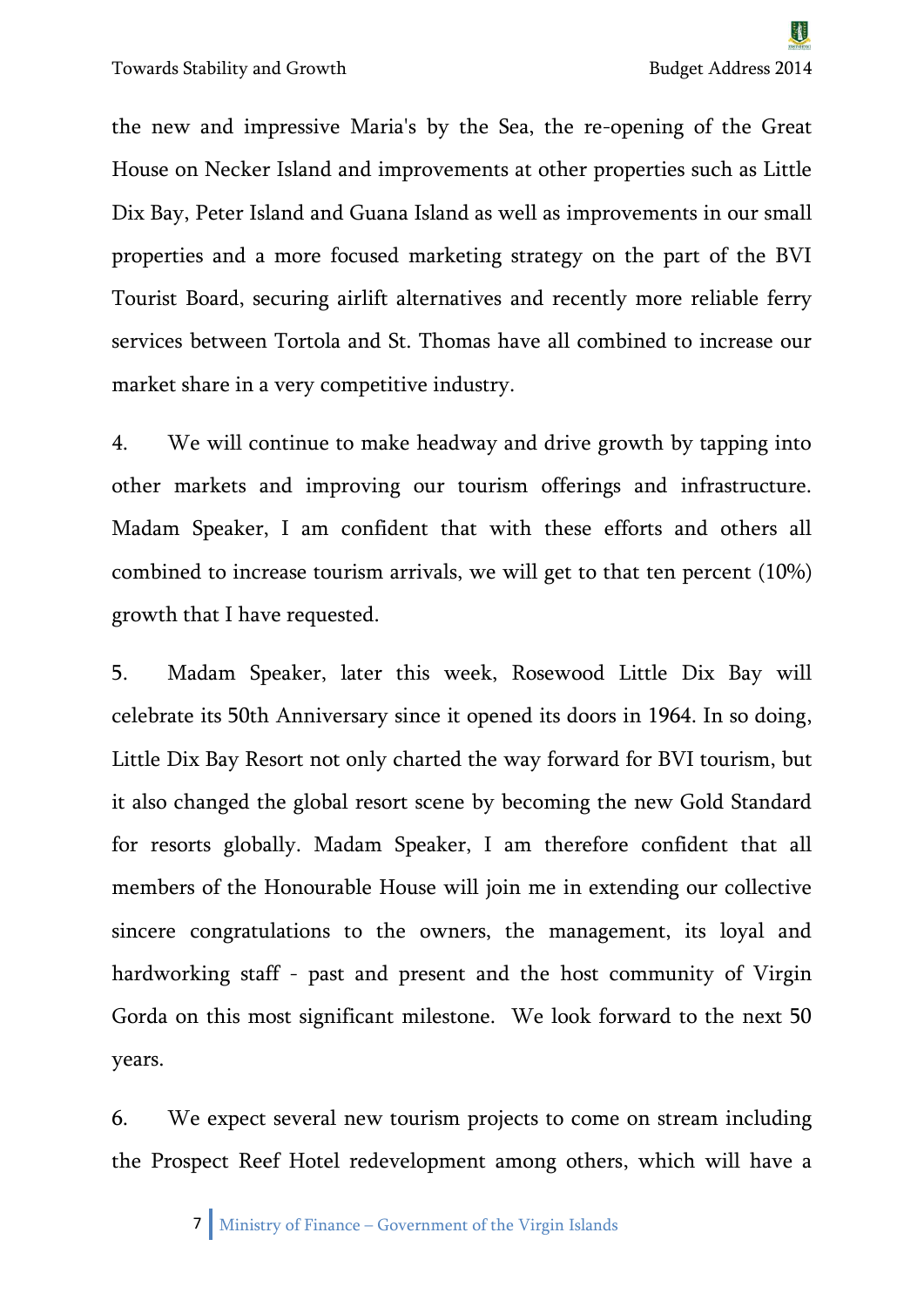positive impact on employment, the construction and tourism sectors and also spur more activity in real estate as well as the wholesale and retail sectors.

7. Madam Speaker, turning to another vital segment of our tourism industry, cruise tourism. We are determined to see a return to a path of growth to this sector despite the recent decline due in part to a slower than usual peak season. This is a Caribbean-wide reality where growth in cruise arrivals in some of our neighbouring islands has also dipped. Fortunately, we know what needs to be done to change this trend in the Territory. Madam Speaker, firstly, we must and will extend the cruise ship pier which is critical. Then we must and will provide the infrastructure for shops, restaurants, tours and the like to further support the cruise industry. Madam Speaker, I am also pleased to report to Honourable Members of this House that we have reached an agreement with Norwegian Cruise Lines and Disney for a long term relationship with the BVI and that we will sign that agreement before the end of January.

8. Cruise tourism issues did not begin in 2011, but they are here and it is my job to fix them. I am tackling this matter head on. I know that a growing number of BVIslanders depend on cruise tourism for their livelihood and I will not rest until we have done right by our people in that sector. Madam Speaker, I expect work on the expansion of the cruise pier to start in the next few months.

9. Madam Speaker, 2013 has been a challenging year in the financial services sector set off by international regulatory changes related to tax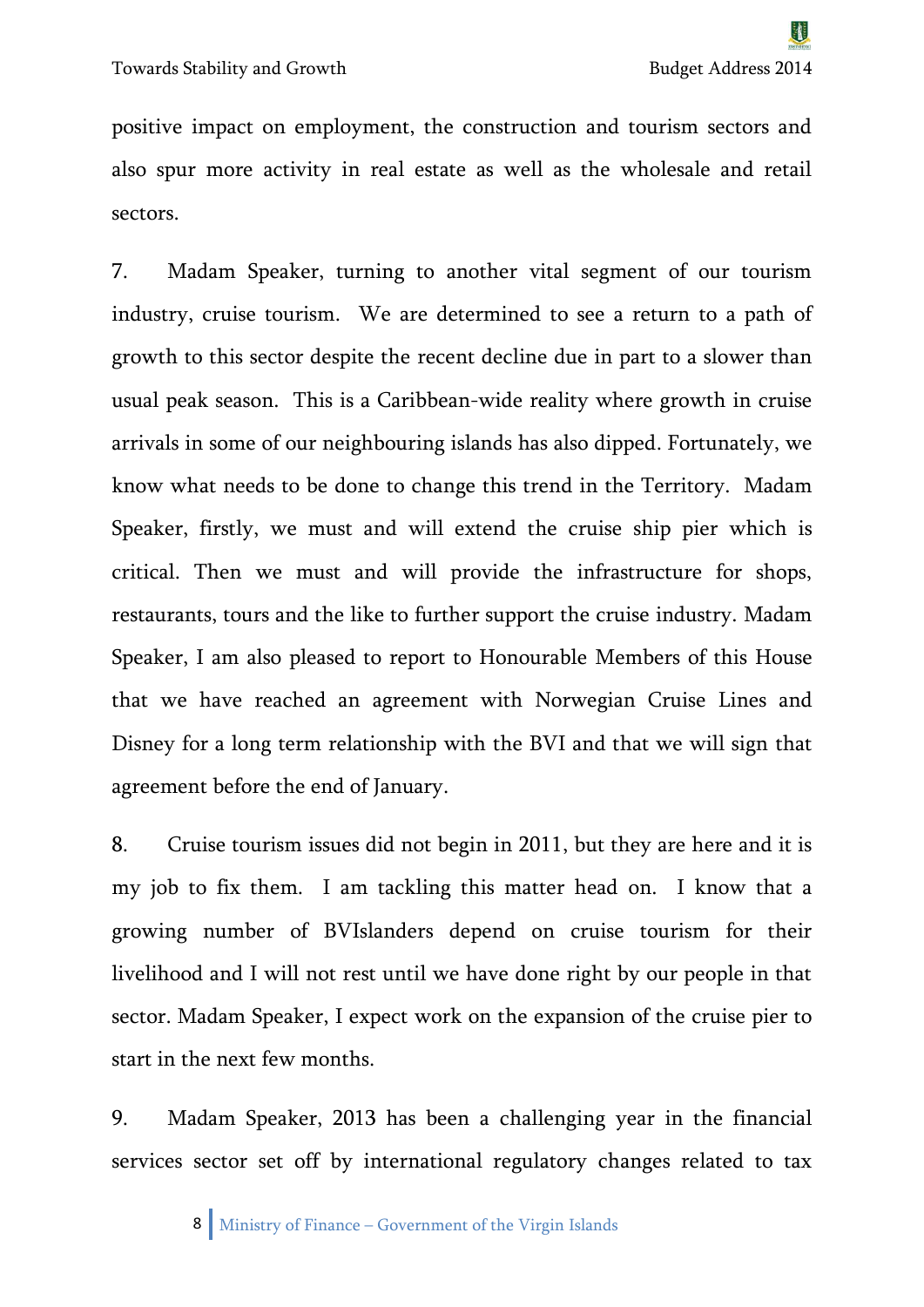transparency and exchange of information and increased competition from other jurisdictions. Company incorporation figures for the first three quarters of 2013 are, as a consequence, fifteen percent (15%) below the same period in 2012. Fortunately company re-registration figures remain strong and government revenue collections from incorporation fees have not decreased. However, lower incorporation figures do have implications for the stock level of companies re-registered in the Territory annually and future government revenue levels. We are therefore considering ways of widening the scope of our financial services offerings and gradually diversifying the overall economy and Government's revenue base.

10. Madam Speaker, although a further contraction is expected to show up in the final economic statistics for 2013 it is anticipated that we will return to economic growth of approximately 1% in 2014%. This growth will be buttressed by increased investment in the physical infrastructure of the Territory through planned capital projects, such as the Cruise Pier Development, the Terrance B. Lettsome Airport runway Extension Project and the Sewerage project amongst others.

#### Review of the Last Year and Accomplishments

1. Madam Speaker, I would like to review some of last year's accomplishments. I am constantly reminded through my daily interactions with my fellow citizens that life can be quite difficult in the BVI today but at the same time I am also reminded that my Government has done extraordinarily well in holding this community together and averting a crisis. Clearly, in absolute terms, the BVI's economy has fared very well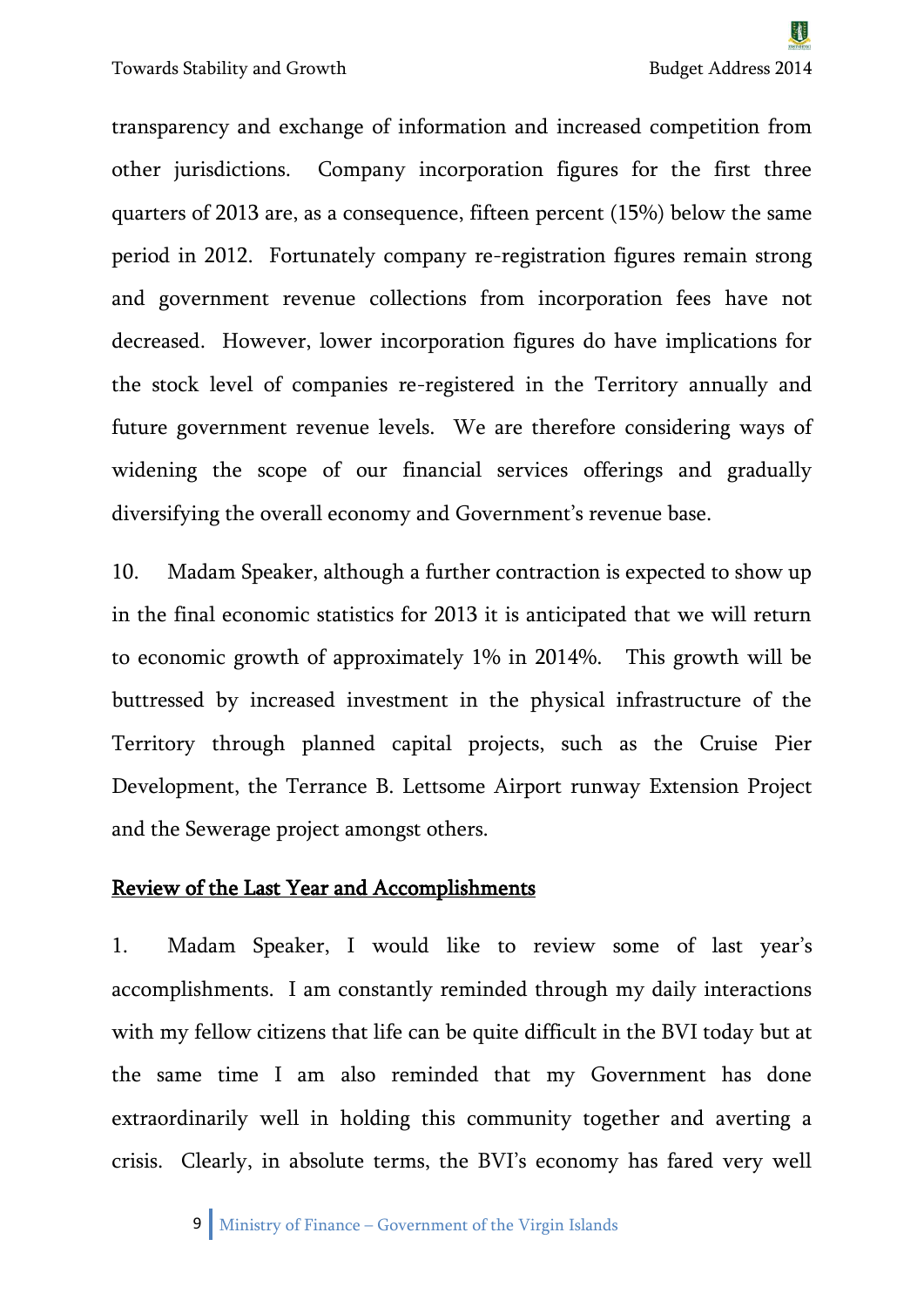when compared to the global economy and especially when we consider our neighbours and those further afield. Undoubtedly that has been the result of the hard work, foresight and the strategies we have deployed. Yes, our economy has faced immense challenges, for which my Government employed prudent and much needed interventions. If that was not so, we would be facing a different future to the future we face today of hope and prosperity.

2. Madam Speaker, when my Government came into office, we found a definite trend of slower growth in the Financial Services sector and a Tourism Industry that had lost its lustre and was treading water at best. The very foundations of our economy were threatened. Immediate action had to be taken and take it we did, to arrest the slide of the BVI. We are slowly clawing our way out of those 'woods' Madam Speaker, and I look forward to the not too distant future when tourism in the BVI will fully return to its former glory days of between 2003 and 2007 under my leadership..

3. Madam Speaker, the initial strong improvement in our winter season this year that we have seen speaks for itself and there can be no doubt that this is as a result of our fresh thinking, hard work and a coordinated strategy between the Government, the BVI Tourist Board and the private sector.

4. In the tourism arena, Madam Speaker, airlift is critical. The loss of American Eagle as the primary carrier into the British Virgin Islands hurt us, but we refused to remain wounded. We found alternatives. We formed a partnership with the existing airlines serving the Territory, and provided incentives for new ones. Today regular flights fill the gap left by American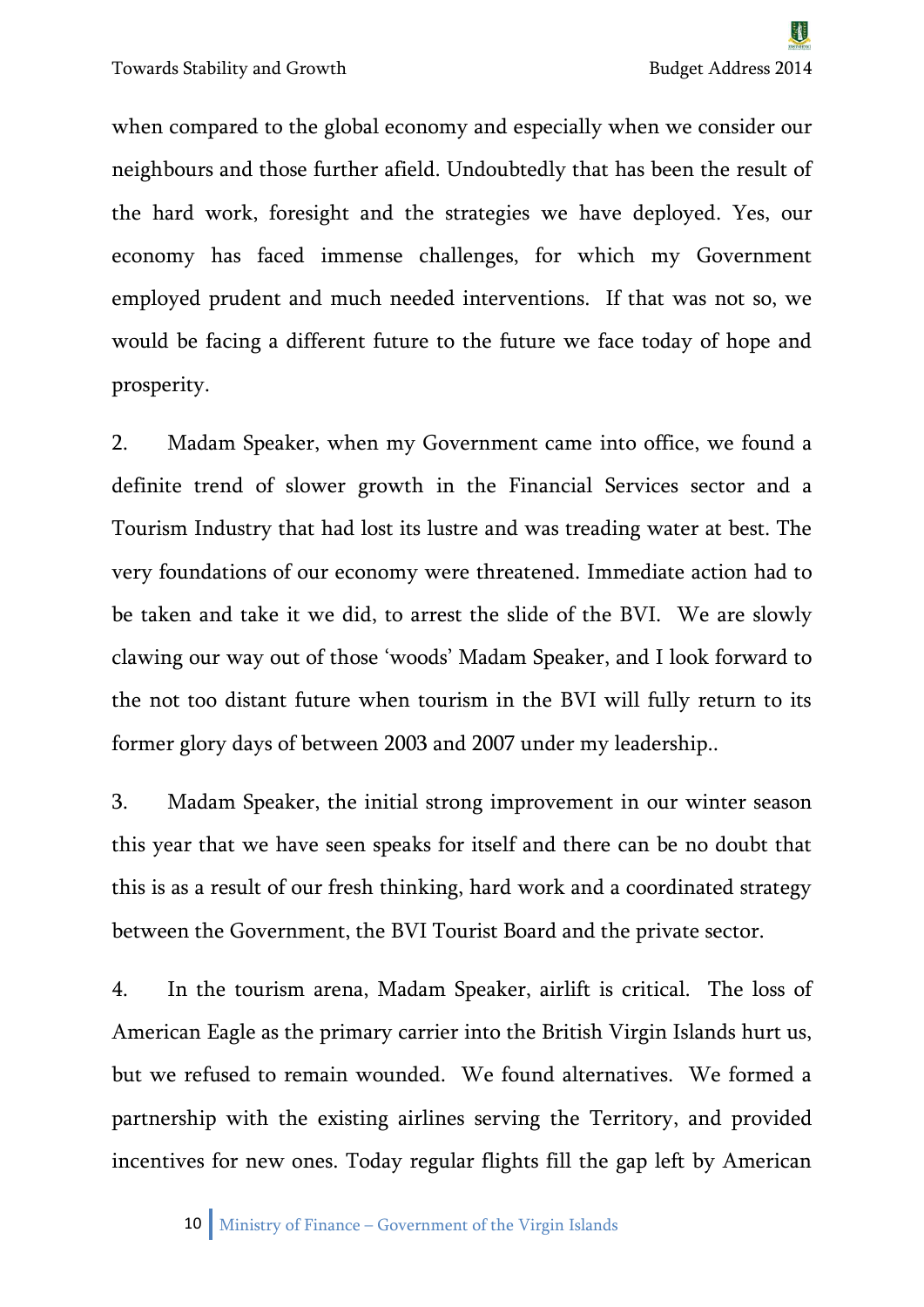Eagle. It is not yet a perfect situation, but we are working hard everyday to improve our air access to the BVI and we will get there.

5. Madam Speaker, I am particularly pleased that our efforts have seen the return of scheduled daily flights into Virgin Gorda on land and on water. The return of Win Air serving the Territory from St. Martin was welcomed news. In addition the development of alternate routes utilizing our ferries to link the Road Town and Charlotte Amalie ports has also provided further access to the BVI from markets in the US and beyond. Madam Speaker, it is important to note that these routes had to be developed by my Government taking an active role in forging alliances to facilitate these travel routes. As we anticipated they have yielded noticeable results. Results such as the soon to be initiated Greeter Services in St. Thomas at the Cyril E. King Airport for our visitors using that facility; results such as the planned nonstop scheduled service using a local carrier between Antigua and the BVI which will meet the needs of our European visitors.

6. Madam Speaker, my heart was overjoyed during the Christmas holidays as I realized that from Anegada to Jost Van Dyke, our waters were filled with all classes of pleasure boats while the piers at our marinas were, for the most part, empty. And the many private jets at the T.B. Lettsome International Airport, was a sight to behold. As a result of efforts of the BVI Tourist Board and its renewed partnership with the private sector combined with a renewed confidence that the BVI is a destination of choice for vacationers, the visitors are coming in their numbers. Service is our business. Let us serve them well and they will come again and again.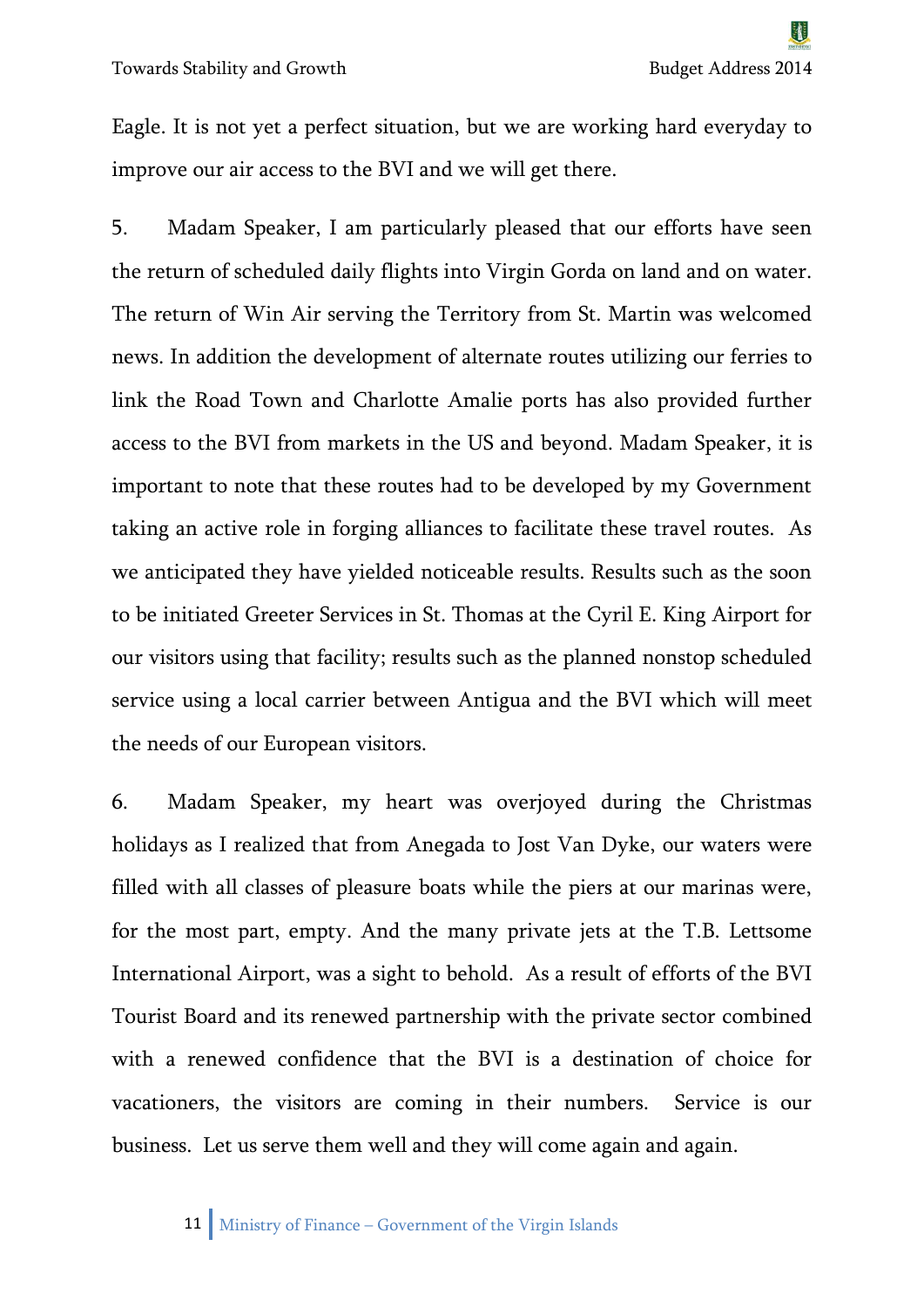7. Madam Speaker, we have established a visible presence in the Asia/Pacific region, by opening the Hong Kong Office, further extending our footprint and positioning ourselves to better serve our customers and establish new relationships in this region. At least 40% of our financial services business comes from Asia and we are hoping to see this increase as a result of our presence there.

8. The recent passage of the Arbitration Act just recently is just one example of how we are intending to position ourselves in order that the existing industry in the BVI and those outside it can be supported in the options available to them.

9. In this regard Madam Speaker, I would like to sincerely thank Dr. Archibald and his team for their excellent work toward making BVI an Arbitration Centre, by the development of this act.

10. Madam Speaker, it is this Government's duty to ensure that its citizens have such amenities as a reliable water supply and sewerage disposal system, a viable and relevant social security system, a decent road network and safe and adequate sea and air ports. These, Madam Speaker, all come at a cost. While for the sake of political gain it may serve some to draw attention to the fact that we are not putting the same levels of cash out into the hands of our citizens as we were able to do in the past, a cursory look around us shows that this Government simply cannot continue to do so and at the same time remain responsible custodians of the finances of this Territory. Thus we have been very selective in choosing infrastructural projects that provide measurable benefits to the entire Territory. Our record of the past two years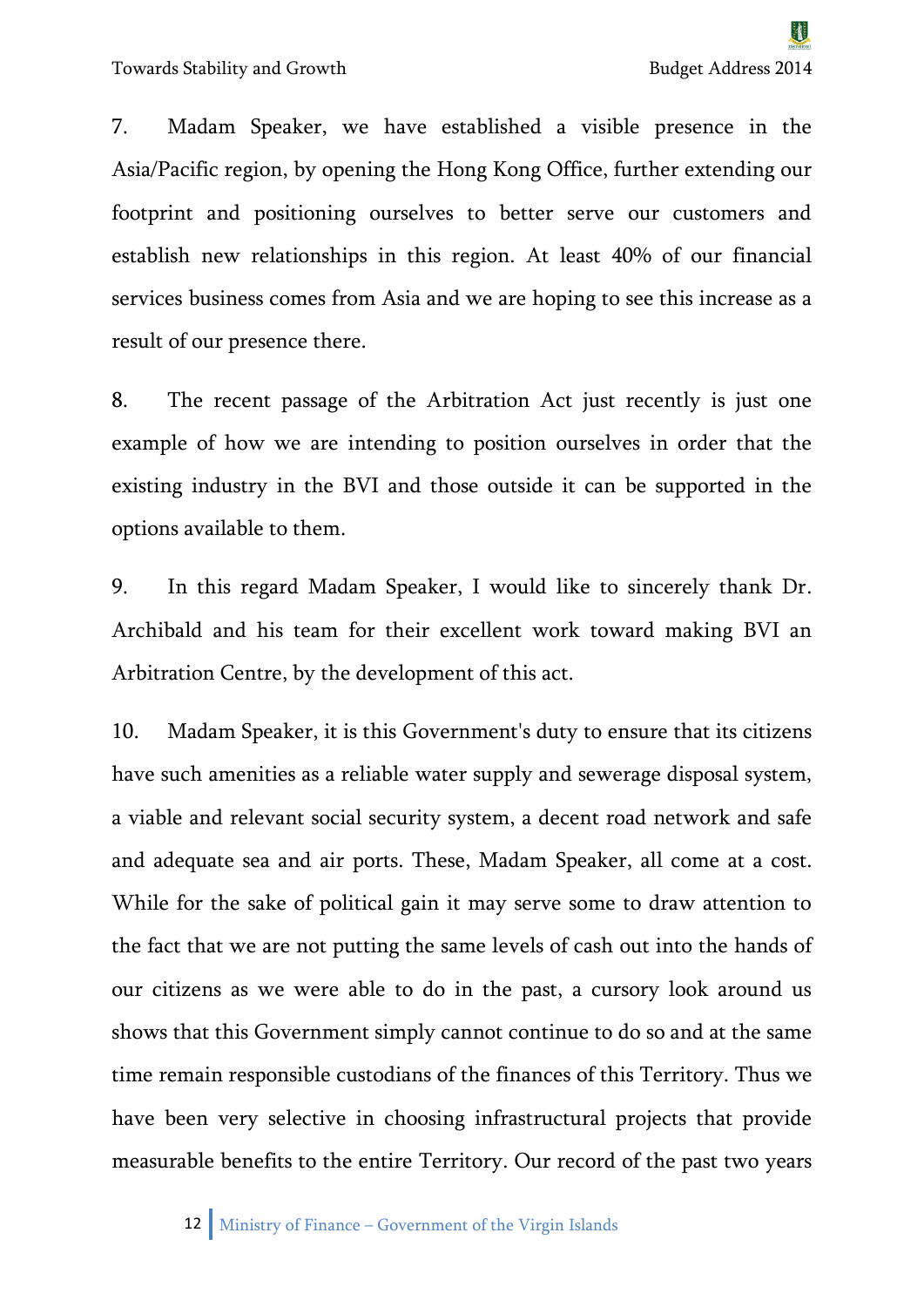bears this out, and demonstrates a wider cross section of improvements across the entire BVI than those which we met.

11. At the same time Madam Speaker we continue to be concerned about the high cost of Government infrastructural projects, for many and varied reasons, and have begun the review of the tendering process.

12. While it is important Madam Speaker that persons get a reasonable return on their investment in public sector projects; It is also essential, and more especially in these difficult times, that the taxpayer gets value for the monies that are being spent. It is unfortunate Madam Speaker that elements among us see no wisdom in the Government of the Virgin Islands setting aside reserves that we can call on in a time of need.

13. Madam Speaker, I must remind my fellow citizens that even in the days before the advent of the successful tourism and financial services industry here in the BVI, our leaders saw wisdom in setting aside funds to be held in the event that some natural disaster or unanticipated disruption in our revenue stream occurred. And they did this. Our leaders understood then as my colleagues and I do today that any institution that fails to plan, for all eventualities, plans to fail. Our Reserve Fund then, Madam Speaker, must be built to a level that is commensurate with the size of our financial obligations. The people of this Territory must be confident that in the event of an unfortunate event that has a severe impact on our ability to maintain our revenue stream and thus in fulfilling our financial obligations to the people of this Territory that their government can still provide for their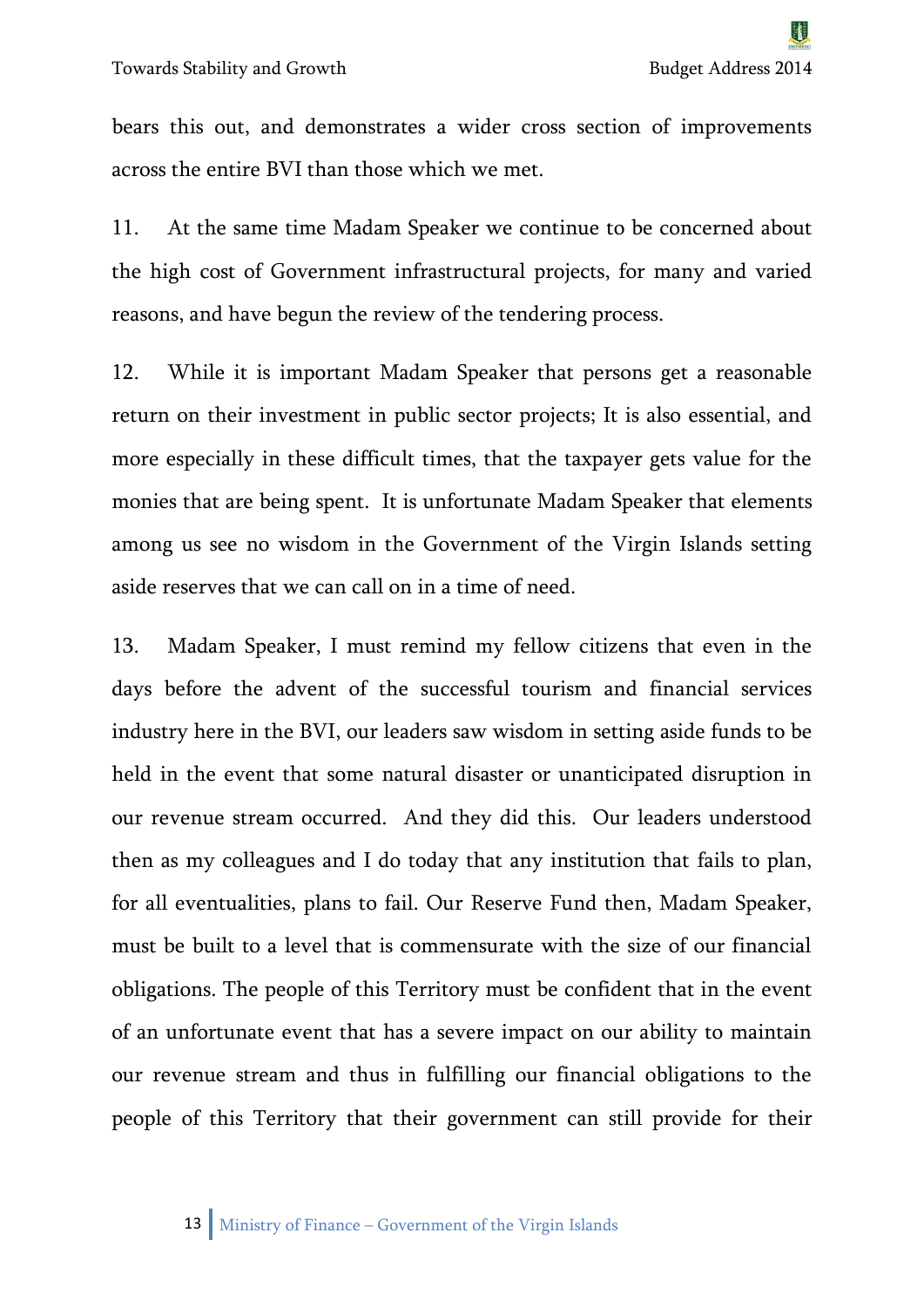needs. Madam Speaker, the Reserve Fund is designed to provide for such eventualities.

14. Bringing this fund up to a level that is acceptable is made especially difficult by the fact that no serious consideration was given to financing this fund when my government was out of office between 2007 and 2011. Hence the burden of getting it to the required level rests on us to do so as quickly as possible.

15. All told, Madam Speaker, we have made great strides in safeguarding our economy. Despite tremendous fiscal pressures, while simultaneously building our bread and butter economic sectors, we have ensured that civil servants were being paid regularly and on time. We have not had a single 'pink slip', not one lay off or salary cut, as our neighbours in the region and farther afield have done. And amid all this, we have understood the importance of building the reserves and continue to do so.

16. Facing the realities of what we are able to do therefore, having set forth on the well-considered path, we must focus on initiatives that will not only build our civil protection and social safety nets, but just as importantly, bring jobs as well as facilitate a stronger economy. I am pleased to report that our Territory has begun to regain its strength. We have been resilient. We have demonstrated the strength and resolve. We are on the right path.

17. If there are any lessons to be learnt from the events of the last year, it is that as a society we must never rest on our laurels, or form the opinion that success is preordained, but instead that the continuous improvement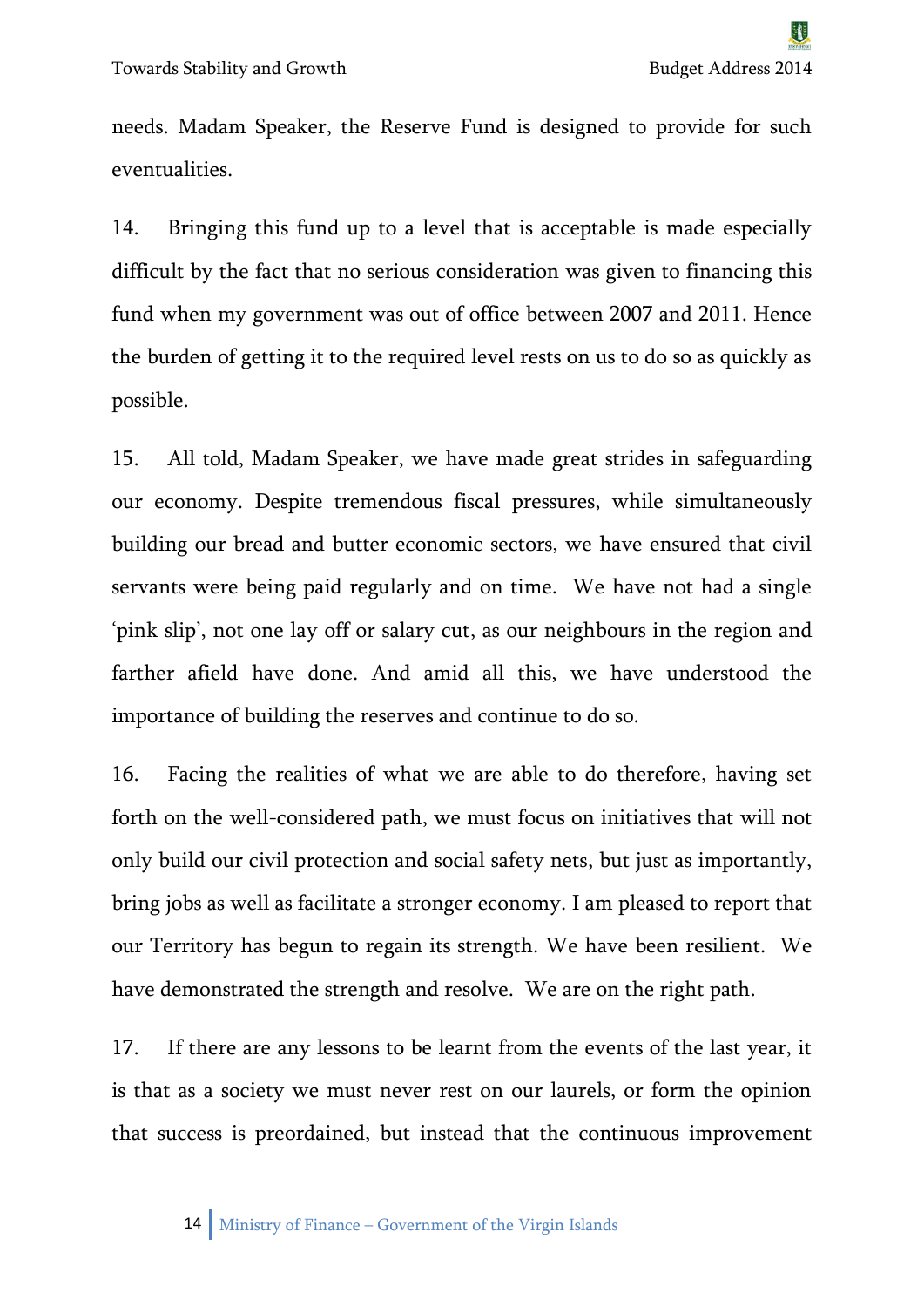and ingenuity that we have exhibited should be the norm in times of plenty as well as in times of challenge.

18. To this end Madam Speaker, I am thankful to God for his mercies and also for endowing this Territory with the asset of natural environmental beauty and hardworking citizens who work tirelessly to make this Territory great. Some of our citizens, Madam Speaker, have made sizeable investments into the future of this Territory. I am reminded for example of the mini hospital and clinic built by one of the sons of the Territory, Dr. Heskith Vanterpool whose investment in conjunction with the Peebles Hospital should well serve this Territory's health care needs for many years to come. This was only possible Madam Speaker, because my government provided the incentives for him and many others to make these investments.

19. Madam Speaker, the completion of the external and internal works of the New Peebles Hospital by this government over the last two years has been a seminal accomplishment for this Territory. It, has brought to an end a saga that threatened the ability of the Government of the Virgin Islands to meet its numerous other commitments. This achievement was not by chance Madam Speaker but rather as a result of the leadership of my Government and the choices we have made, specifically, Madam Speaker, the hard work and leadership of the Minister for Health and his team.

20. You may have noticed, Madam Speaker that a stroll or a drive through Road Town is now done without the worry of an encounter with the odour or spillage of sewage due to a dysfunctional sewerage distribution and disposal system. This was a vexing problem with which my Government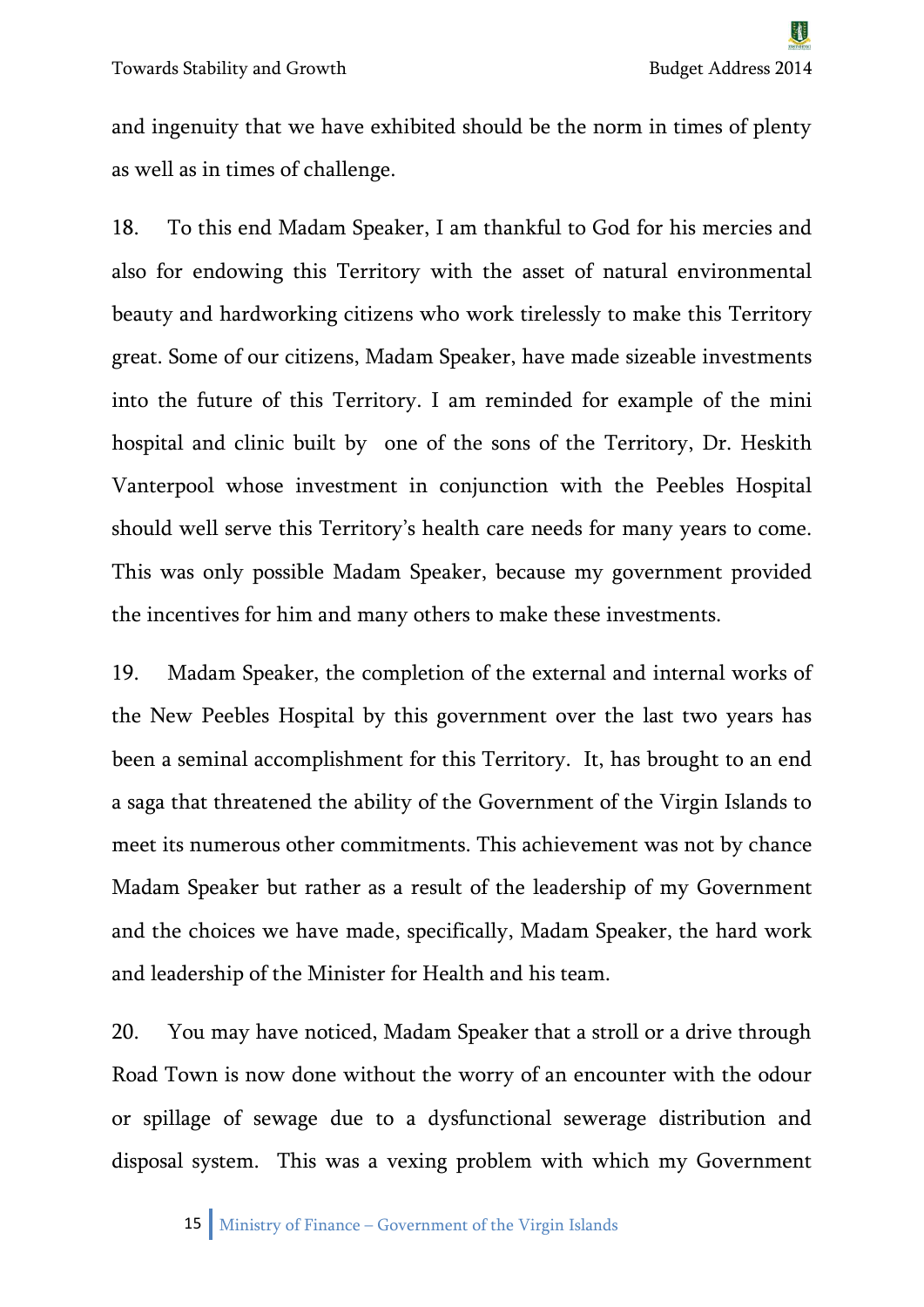was faced on assumption of office in 2011. It was a problem that plagued our Territory's capital for years; it was a problem that my government solved. Furthermore as the 2014 Budget indicates, this year we will continue the Sewerage project in Road Town and East End.

21. Our fishermen are now confident today, after not having used our Fishing Complex for years that through their experiences under the leadership of this administration, that they will receive compensation for product brought into the fishing complex in a timely manner, and customers are now able to get a regular and wider variety of fresh seafood in various forms of presentation caught in BVI territorial waters. Madam Speaker this is a major boost for our fishermen. Some businesses within the Territory that support these fishermen have reported an increase in business by as much as thirty percent (30%) in the past year. Madam Speaker, this can only be attributed to the good and solid leadership of this administration.

22. Madam Speaker, a significant increase in our infrastructural development is evident by a cursory look at the Budget. This suggests a capital investment plan of complex proportions when rationalized in the face of the fiscal challenges we are facing. It is thus worth asking, 'how is this possible?'

23. This capital investment programme Madam Speaker, is only possible as a result of the analytical fiscal and economic planning that we mandated for ourselves. It has enabled my ministers and I for the first time in the history of locally elected government in the British Virgin Islands to have a bird's eye view of the resources available now and into the near future. We can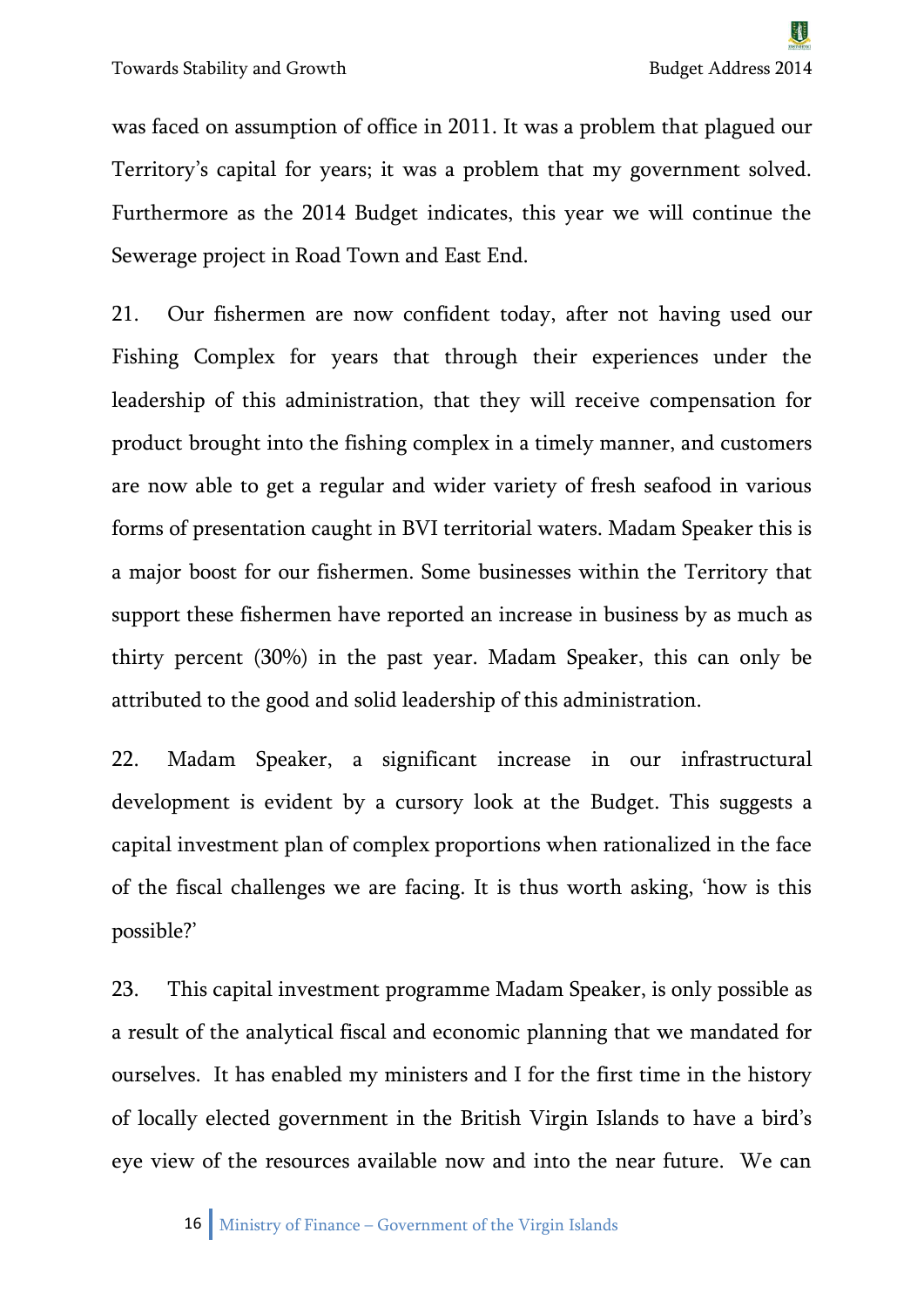also appreciate the effect that our decisions now will have on current and anticipated fiscal resources in the future. This is allowing us to manage our resources more efficiently in the present and into the future and indications are that this capability will get even better as we progress.

24. Madam Speaker, the bird's eye view to which I have just referred has only been achievable as a result of the improvements made to our financial management practices. Madam Speaker the movement to best practice financial management procedures and standards, enhancements to the Public Finance Management Act and the production of a Medium Term Fiscal Plan as part of a three-part budget process, demonstrates a heightened level of fiscal and economic management in the Territory. The emphasis on planning and careful analysis of the current state of play and what needs to be done to improve it while allocating fiscal resources efficiently is now providing confidence in the management of our Territory's fiscal resources. As a matter of fact Madam Speaker, due to the significant progress we have made in the past two years, the British Virgin Islands is now recognized as a clear leader in public financial management in the region.

25. The question arises: how does all this translate into a better BVI for each citizen of the BVI. Madam Speaker these accomplishments bring confidence in the BVI as a place to live, as a place to work and as a place to invest. In turn this translates into jobs and jobs mean that our people are employed, whether it be as self-employed persons or as part of a greater organization. It translates into more money into the pockets of our people. It means that we will be able to easily meet our mortgages, take vacations, our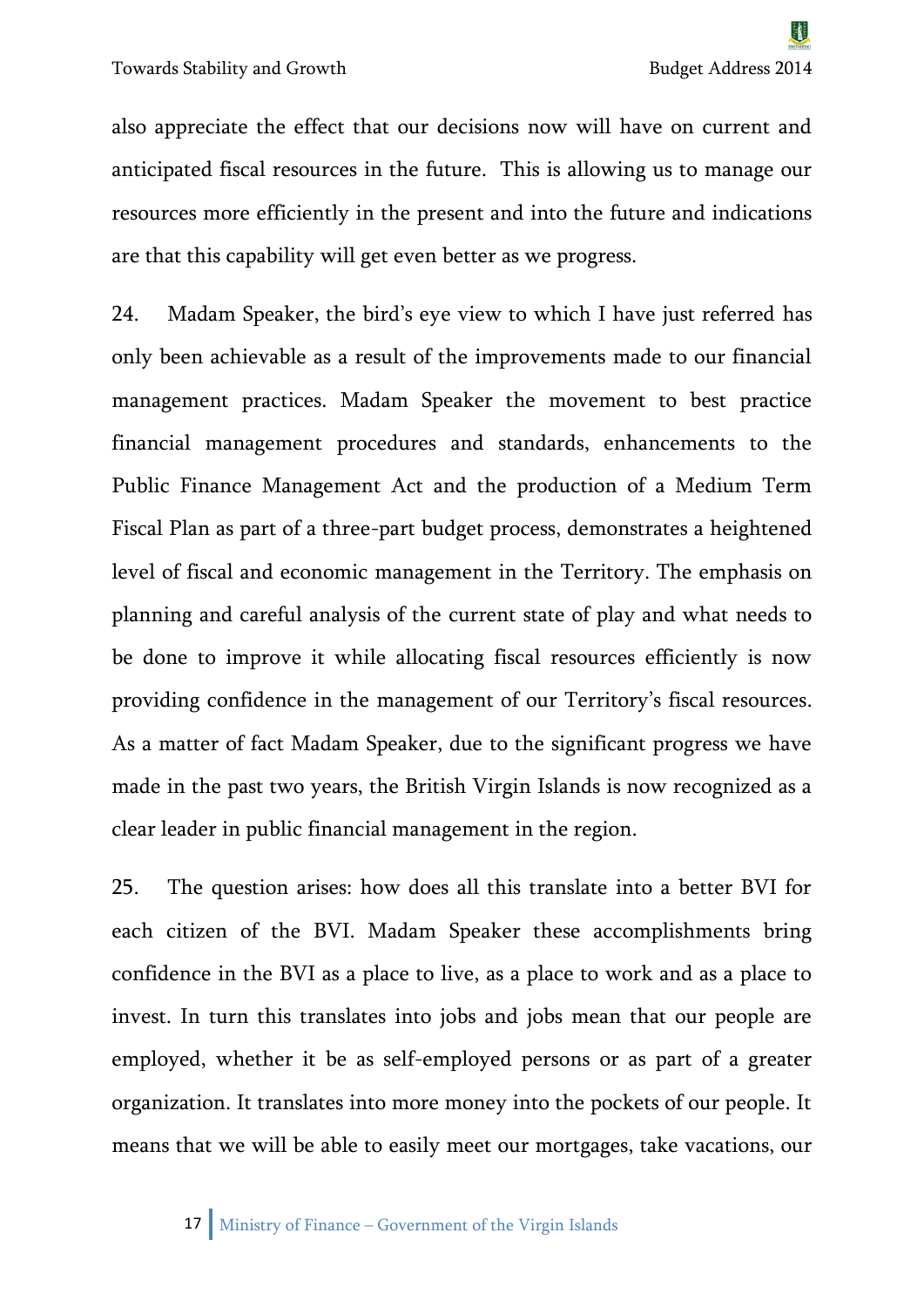children will be educated to the highest standards and we will be able to lead less stressful and more productive and satisfying lives.

#### Our Vision

1. Madam Speaker you would recall from my previous Budget Addresses that our overarching goal for the people of this Territory has been "to improve the quality of life and the standard of living for the people of the British Virgin Islands". As a result, Madam Speaker we are having an ongoing conversation with all the people of this Territory including children, investors and community groups. We do not have all the answers. As your elected representatives we believe that dialogue is important to better understand your expectations and to tap into your vast reserves of experience and knowledge. This conversation, Madam Speaker, has further crystallized our vision for the BVI to create "a prosperous Virgin Islands, that is ideal to live, work, visit, and do business." It has also resulted in a Medium Term Development Strategy with four main goals:

- 1. A healthy, vibrant and engaged populace, well-prepared to fully participate in the development of the Territory.
- 2. A thriving and buoyant economy fostering balanced growth through entrepreneurship and trade.
- 3. Respect for the Territory's natural resources and promotion of sustainability in physical planning and management.
- 4. And finally; transparency, in governance while ensuring the safety, security and cohesion of the populace.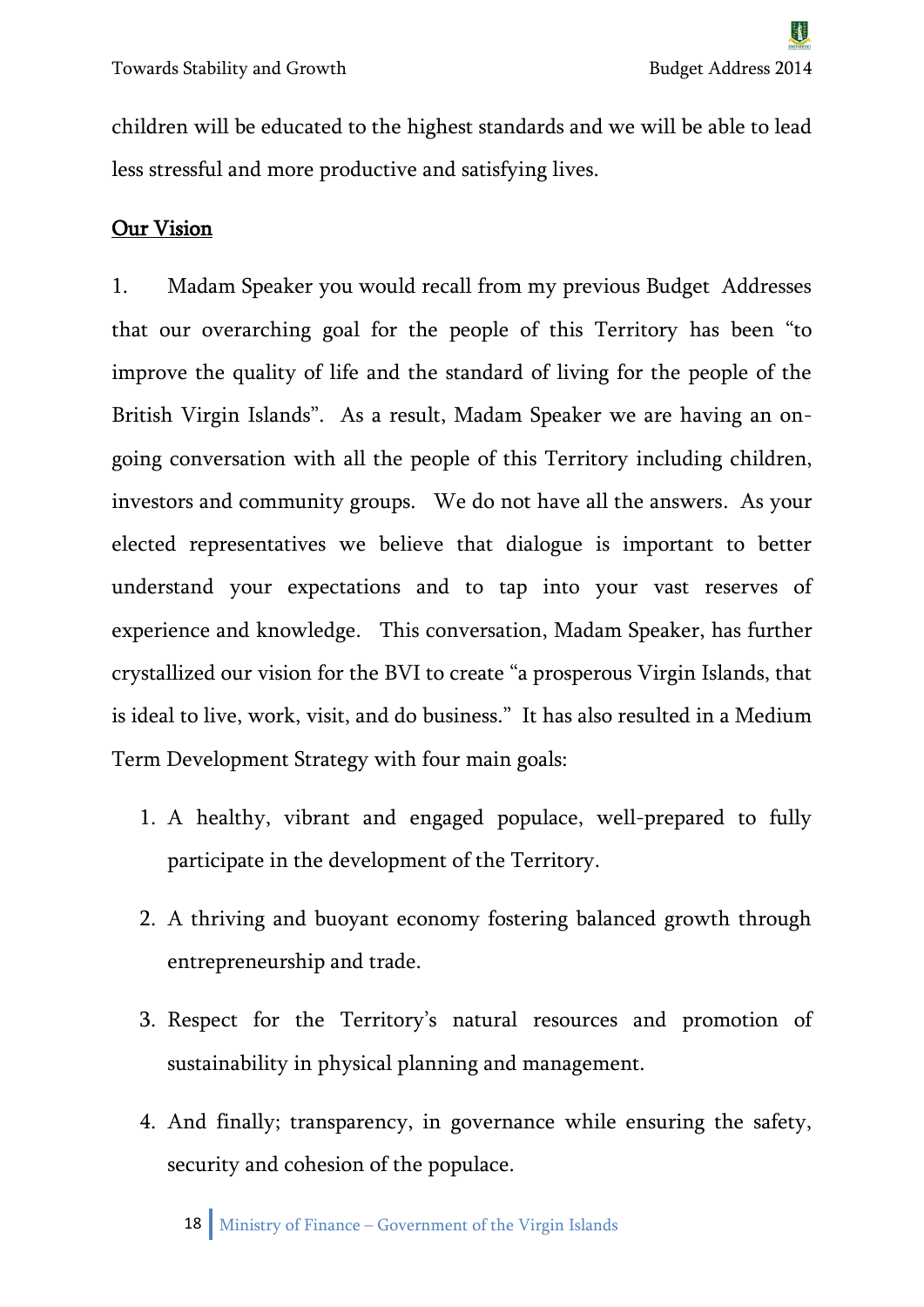2. Madam Speaker, these are lofty goals but it is our considered opinion that our people deserve nothing less. We are determined to see to it that they are achieved, and it is this determination to do what is best for our people as opposed to what is politically expedient, that sets my government apart from other governments that have managed our affairs.

3. Madam Speaker there are many ways to achieve this vision of a prosperous Virgin Islands but dependence solely on central government or elected representatives for our survival is not one of them. Empowerment of our people with the tools and opportunities to create and manage their own destiny is our preferred way and this is what my Government has been doing. Along the way, we are instilling, national pride (We now have a BVI song that is sung at all our official celebrations) and together with our people, we are working to make these islands a better place. We are teaching independence, self-reliance, an ethos of helping each other. We believe our citizens must be able to paddle their own canoes, make their own decisions and stand on their own without being indebted to anyone. This is who we were and this is who we will be again under my leadership.

4. Madam Speaker, while my government will always ensure that our people are able to invest at home it is also important to recognise the role of foreign direct investments in our success story. Our economic development has been and continues to be very much dependent on our ability to educate and train ourselves to participate in the global environment as well as attracting foreign investment. Madam Speaker, we have had several successful examples of this in very recent history, with Oil Nut Bay and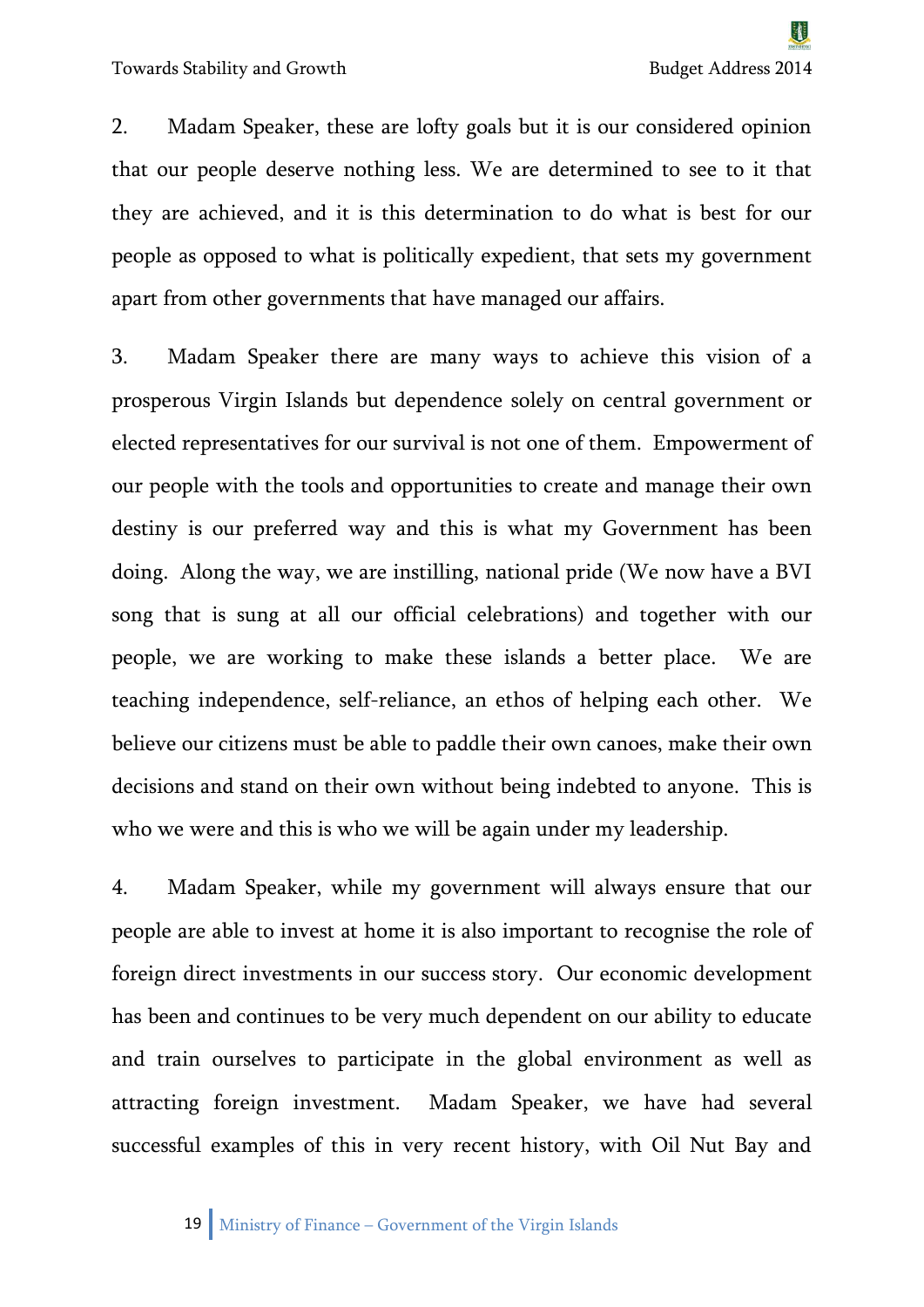Towards Stability and Growth Budget Address 2014

YCCS in North Sound Virgin Gorda being prime examples, Madam Speaker, lest this fact is lost on any of us, these two projects were initiated by my previous administration, and the fruits borne as a result has meant that between these two, there has been additional employment of over two hundred people during a period in time when new employment was on the decline throughout the entire Caribbean region. These projects have made noticeable enhancements to our tourism product, and were such significantly visionary decisions that they provided much needed employment to our people, economic activity for the Territory and millions of dollars to the Treasury during a time when we were not even in office!

But there are 'some realities' we must face, Madam Speaker.

1. Madam Speaker, this discussion now brings me to the issue of employment. Madam Speaker, in very recent times, we have seen some layoffs in the job market that gives all of us cause for concern. I am aware that these job losses and other changes within businesses are being frequently pointed to as evidence of the weakness of the economy as this is a basic indicator used to measure economic strength. However, in many of the cases here in the BVI these actions were based on the relevant organisations' quest to become more efficient, not a failing BVI economy.

2. But, regardless of the reason, this Government pledges to do everything within its power to facilitate the reintegration of persons into the work force as well as to create new jobs. However in doing so I would like to make it clear Madam Speaker that we are focusing our energies on creating meaningful jobs for our people so that they can have long term employment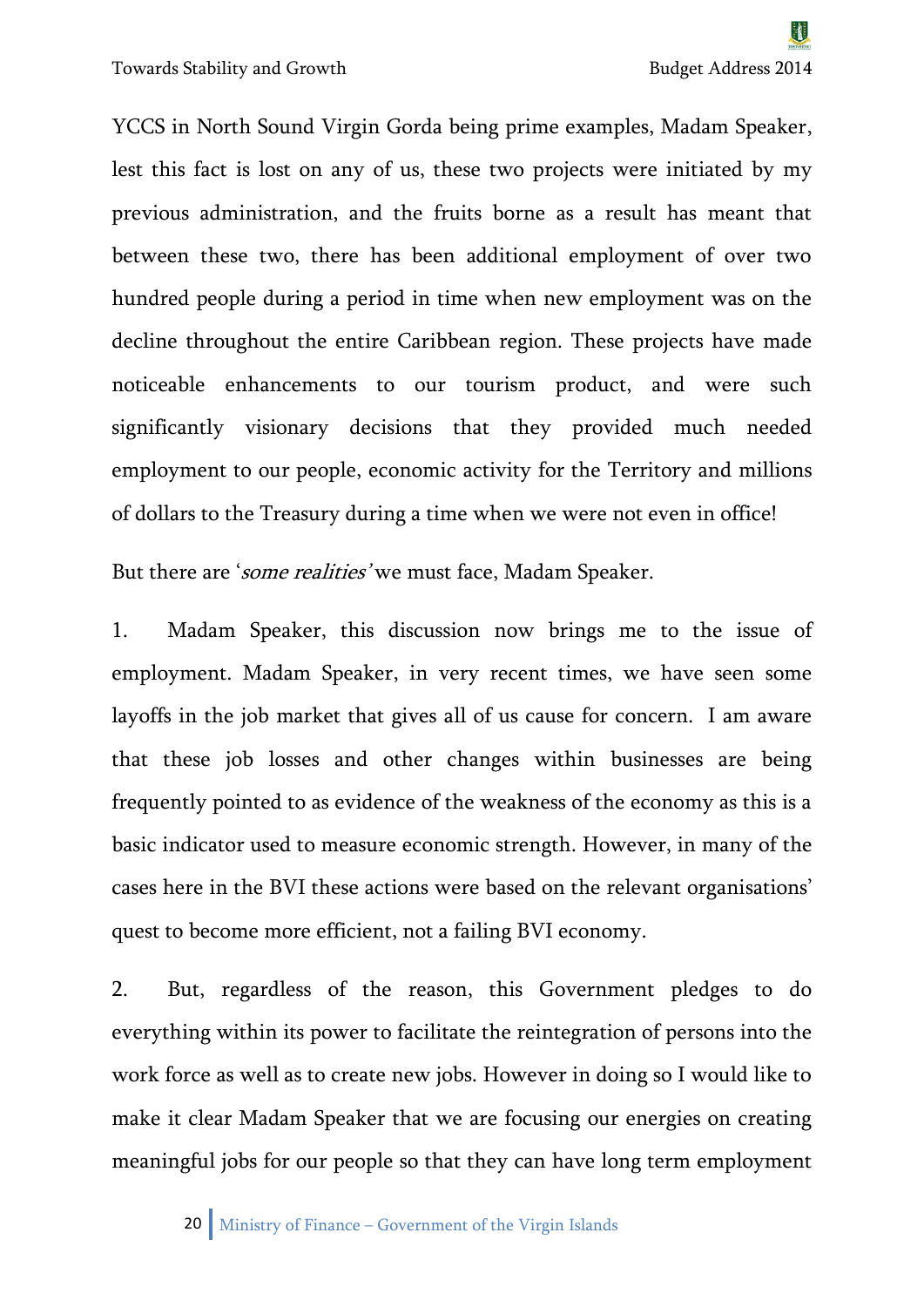security and pursue meaningful careers. This will positively boost their sense of pride and affect the quality of life they and their families will have in addition to promoting economic development.

3. Already, Madam Speaker, we see some of those persons who have lost jobs being re-absorbed into the job market, even within Government itself and we see new job market entrants being facilitated through programmes such as the youth unemployment programme. This has not happened by chance Madam Speaker, but as a result of the positive efforts of my administration.

4. Madam Speaker, I am confident that there will be greater resilience in the job market. This confidence arises in part from the major infrastructural projects that have been selected to positively affect economic growth and to which I referred earlier, as well as describe later. These projects will provide jobs in the short and long term and facilitate skills transfer and training to our people that will enhance their employability. Couple this with the entrepreneurial spirit of our citizens and the prospects for the future look bright. In addition Madam Speaker we are currently helping by creating a business friendly environment through more efficient processes surrounding license approvals, hotels aid, pioneer status, and the efforts of the National Business Bureau. I am pleased Madam Speaker that in 2013 we were able to grant two loans to deserving BVIslanders to support their businesses.

5. In addition, beyond the new job prospects from new businesses, evidence suggests that traditionally the number of new work permits being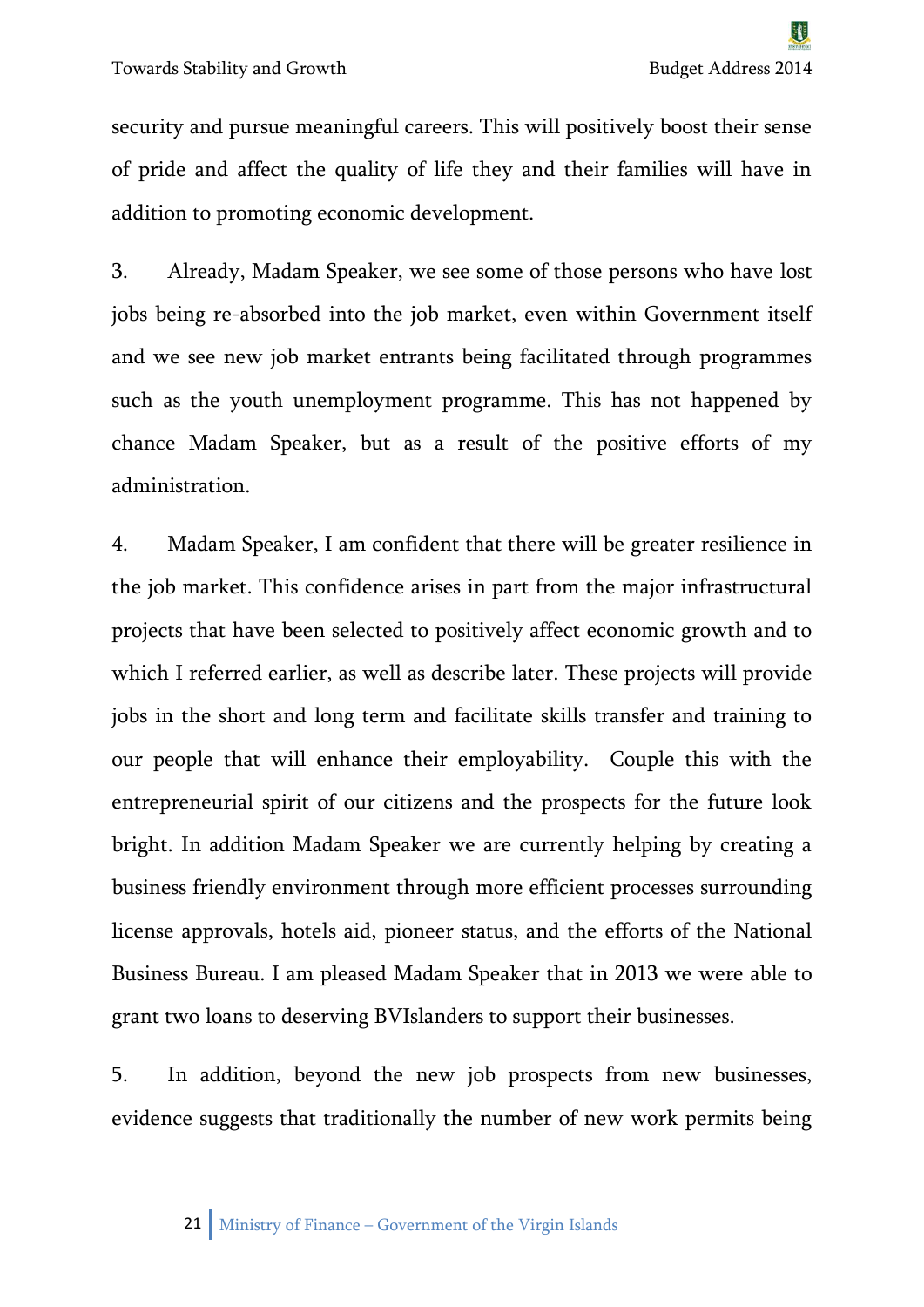issued far outweigh job losses. Therefore empirical evidence seems to suggest that indeed there is a supply of jobs that needs to be filled in the Territory.

6. Madam Speaker a significant part of the success of the BVI and the Government's ability to provide the services it does today rests with the success of our financial services industry. This industry has faced challenges in the past year, and though I remain optimistic, it is clear that in this sector we have some hurdles to overcome if we intend to remain competitive. We will not, however, compromise on our reputation of a well regulated jurisdiction.

7. We have provided our support on and will continue to support the UK's agenda on Tax, Transparency and Trade and our commitment to the role and work that is done by bodies such as the Global Forum on Tax Transparency and Exchange of Information for Tax purposes (Global Forum) and the Financial Action Task Force (FATF) remains. Nevertheless, Madam Speaker, you can rest assured that we will conduct this business in a manner that promotes the interests and economic success of the BVI.

8. Madam Speaker, I believe that you share our profound disappointment in the French's inclusion of the BVI on its list of non-cooperative jurisdictions, and the other challenges we have been facing with some international banks. These events singularly and together have caused us to look very closely at not only our regulatory regime but additionally at the role that the financial services industry in the BVI plays in ensuring that we comply with our commitments in our campaign against the nefarious use of BVI financial services products.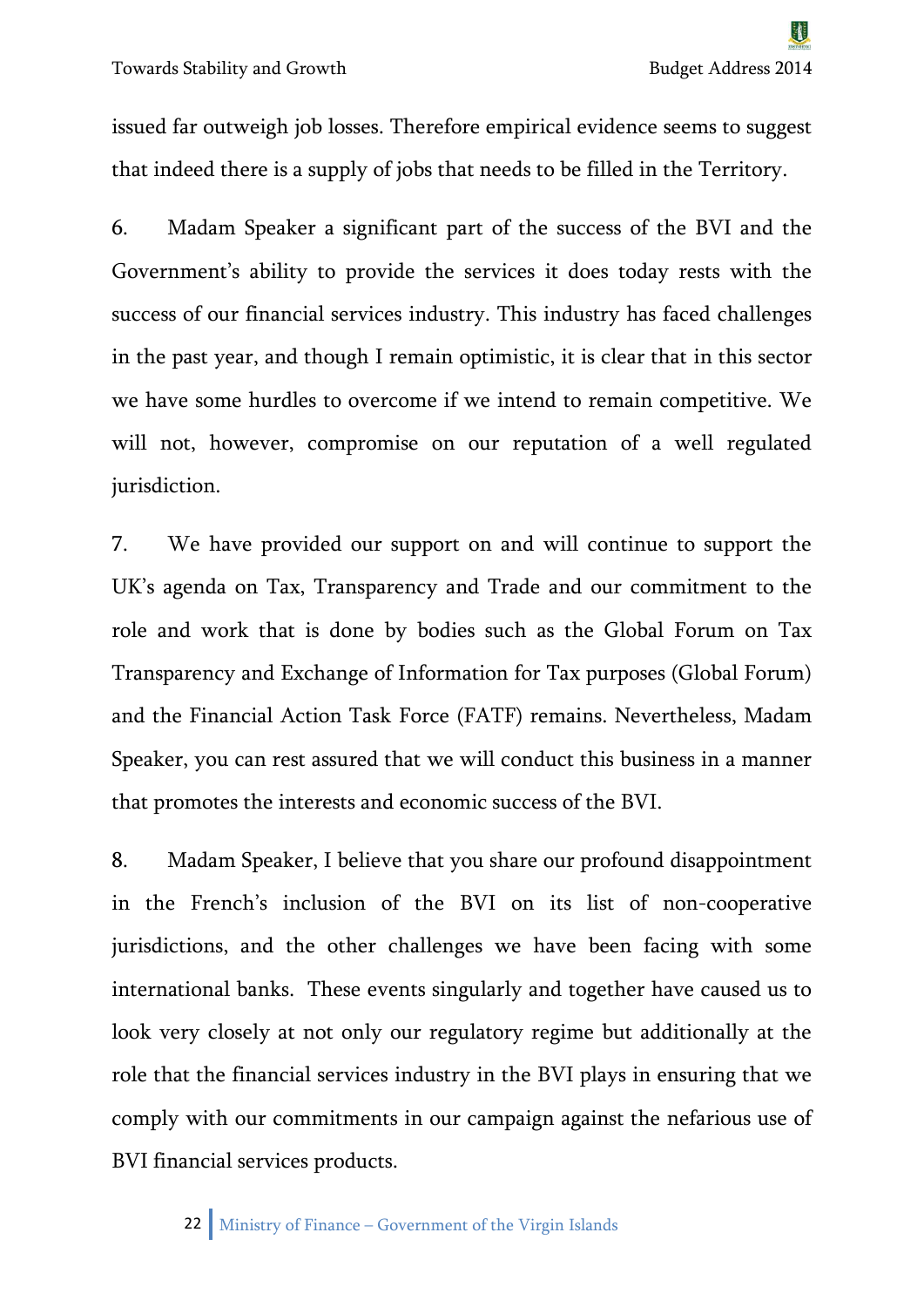9. To this end we are currently aggressively pursuing all avenues necessary to ensure that our systems, where they do not already do so, meet the revised standards on anti-money laundering and combating the financing of terrorism standards of the FATF. We are also, now reviewing and evaluating all of our current information exchange procedures under the various mutual assistance and information exchange programmes which are in force in the BVI. As a result, we have been able to engender a more pronounced culture of due diligence and compliance in the industry here in the British Virgin Islands.

10. Madam Speaker, my government's establishment of the International Tax Authority in July of 2012 occurred as a result of us realising that there were matters to be addressed in the BVI's tax information exchange procedures. Once the International Tax Authority was established, we introduced it and its new procedures to our treaty partners internationally and to the industry in the BVI. This unit has already made significant inroads in the management and fulfilment of the BVI's international tax obligations and I am expecting a paradigm shift in the manner in which the BVI deals with its international tax obligations as we continue to resource this unit.

#### Some Updates

1. We will also forge ahead in the development and improvement of our social services system, to ensure that the less fortunate in our community are protected and afforded the respect and civil liberties that they should have in a civilized society. Madam Speaker the Public Assistance Act that was passed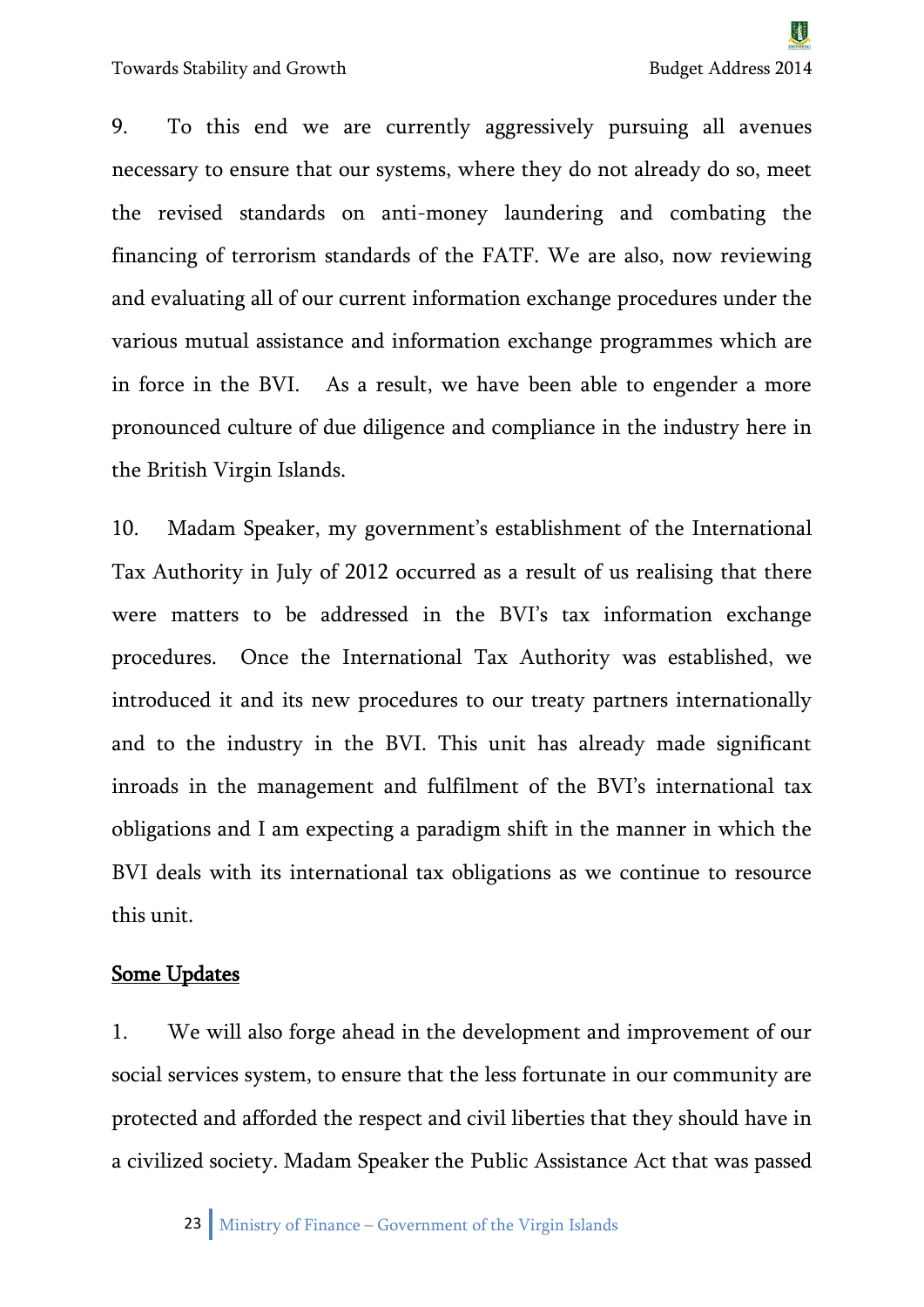in the House a few weeks ago demonstrates quite clearly that not only are we determined to do and make unprecedented strides in this area, but also that we are focused on ensuring that this assistance is provided in an objective manner to those who need it.

2. Our comprehensive approach to keeping our people healthy is progressing swiftly. Madam Speaker, a healthy population is a productive and happy one, and by developing our programmes that promote healthy lifestyle choices while simultaneously providing a health care system to detect and treat ailments early is part of our strategy of keeping our people productive and happy.

3. The completion of the Peebles Hospital is expected to bring significant benefits to our people through the services it will be able to provide and as a centre of excellence in the health tourism sector which we are now developing. Madam Speaker, we have progressed immensely in the protection of our environment and our leadership in this area throughout the region is recognized. We are being especially careful with our Natural Resources Madam Speaker, whether it is our people our environmental assets, as these are the basis on which our future must be built. The more efficient processes now used as a matter of course in the Labour Department, and the work we have done in Climate change and renewable energy bears this out.

4. Madam Speaker, we remain steadfast in our commitment to the development of the Territory's Road, Transportation and Sewerage Infrastructure, Port Facilities, Telecommunications and the use of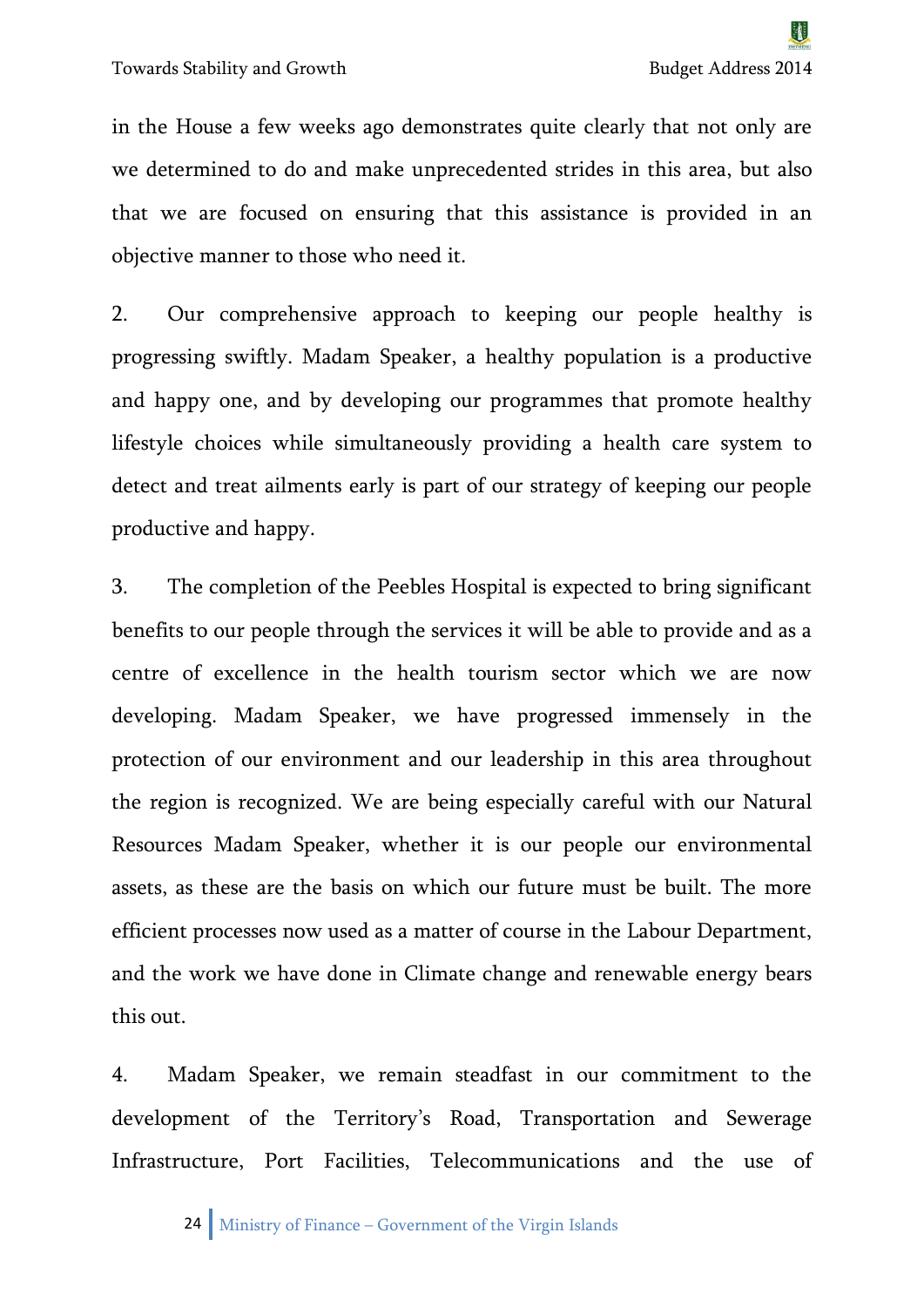Renewable Energy Sources. Although in recent history, we have been faced with sizable challenges in these areas; our resolve to do what is best for our people has been enhanced as a result of these challenges.

5. We have completed all the conditions precedent, in relation to the Biwater Water Purchase Agreement. As such, Biwater is moving to complete the Desalination Plant at Paraquita Bay. Madam Speaker, I expect that by the start of the fourth quarter of 2014, the Paraquita Bay Desalination Plant would be fully operational.

6. The BVI Ports Authority during 2014 will roll out its plans to upgrade and construct new passenger arrival facilities at West End and on Virgin Gorda.

7. Madam Speaker, as part of our energy modernisation efforts, and to reduce our dependence on fossil fuels, my Government has completed a pilot study on the use of Solar and LED Street lighting. I am delighted to confirm, that this study has been quite successful. We have already placed a number of solar lights on the Paul Wattley Road among others areas and over the next two years, we intend to fully replace all street lights in the Territory with a mixture of LED and Solar Street lighting. Additionally, Madam Speaker, the BVI Electricity Corporation will embark on a programme to assist all home owners, with replacing their traditional light bulbs with LED bulbs, and traditional water heaters with solar water heaters. We anticipate that these initiatives will position the Virgin Islands, as one of the regional leaders in energy reduction strategies. But more importantly for our people, we expect reductions in the fuel variation component of our electricity bills.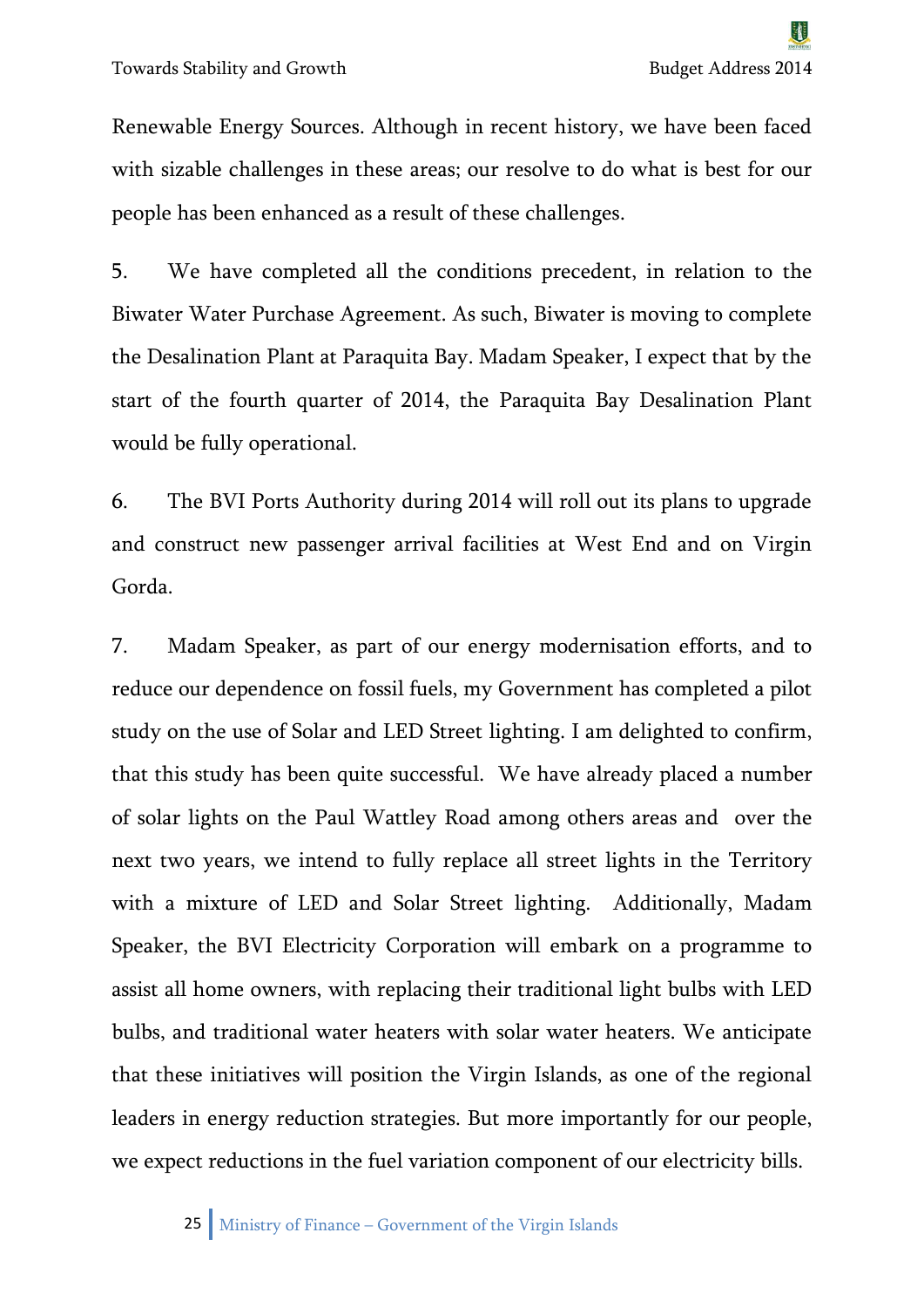8. And this year Madam Speaker, it is our attention to merge the Wickham's Cay Authority with the Road Town Management Authority. A committee has already been formed for that purpose.

9. Madam Speaker, my Government continues to hold the education of our citizens in high regard as we continue on a path of creating a culture of excellence. In 2014 continuous improvements will be made in the system to ensure that our people and particularly our youth are offered opportunities to prepare themselves to take us into the future. We are forging ahead with plans to open the new technical high school which is important to our economy as we ensure that the skilled personnel needed for a number of areas in our Territory can be filled. Our hospitality industry and construction industry need skilled persons and we must begin the process of preparing our people. Training will also continue for our principals and teachers of the other schools, Madam Speaker, and to that end, we will continue our collaboration with Hertfordshire County Council together with local in-service efforts.

10. For the first time Madam Speaker all students in our secondary schools will be exposed to the Caribbean Secondary Education Certificate examinations during the period May to June as we raise the bar and encourage them to be on par with their counterparts in the region.

11. Madam Speaker, we are determined, to build a community where every young person has the opportunity to realize their full potential, a community that knows and respects our culture, a community dedicated to helping our youth excel in all their endeavours, a community Madam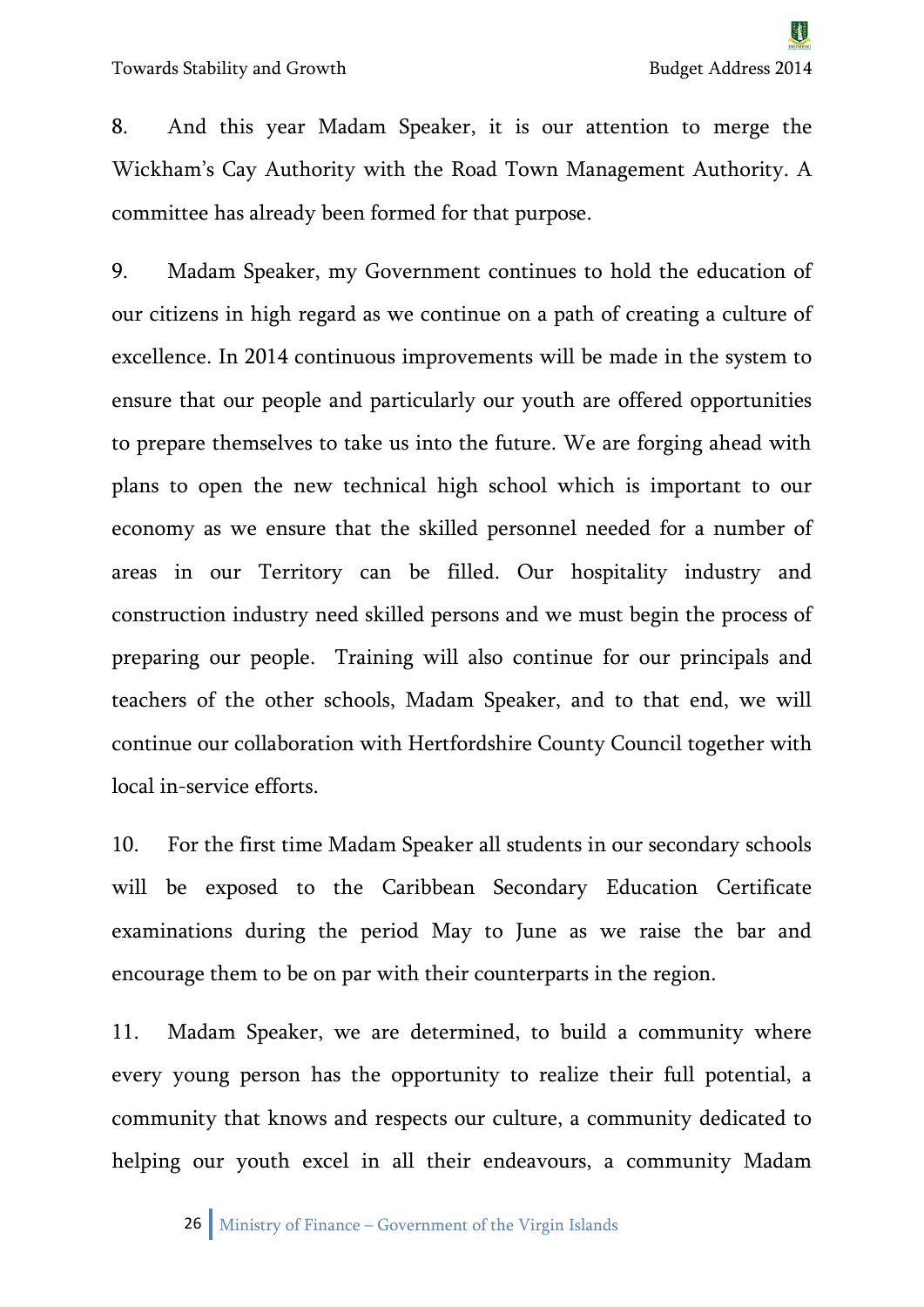Speaker, where our people will be able to compete effectively with their counterparts around the world

#### The Budget Document

1. Madam Speaker the budget before you projects revenue of three hundred and one million, seven hundred and forty six thousand dollars (\$301,746,000). Of this Madam Speaker, taxes account for some two hundred and eighty two million, six hundred and fifty five thousand dollars (\$282,655,000) while nineteen million and ninety one thousand dollars (\$19,091,000) comes from other fees. Expenditure accounts for some two hundred and forty six million, five hundred and forty nine thousand, five hundred dollars (\$246,549,500). Contained within this expenditure Madam Speaker is some one hundred and seventeen million, two hundred and thirty thousand one hundred dollars (\$117,230,100) in employee compensation, fifty three million, nine hundred and seventy two thousand six hundred dollars (\$53,972,600) for Goods and Services and ten million one hundred and sixty thousand, one hundred dollars (\$10,160,100) in social benefits. In addition Madam Speaker fifty million, forty nine thousand, four hundred dollars (\$50,049,400) is appropriated for grants, mostly to statutory boards and government owned companies such as the BVI Tourist Board, Health Services Authority and the BVI Airports Authority. Finally Madam Speaker, nine million, nine hundred and forty three thousand, eight hundred dollars (\$9,943,800) have been appropriated for property costs and other expenses.

2. Madam Speaker, Capital Acquisitions, that is purchases that increase the physical plant owned by the Government of the Virgin Islands, accounts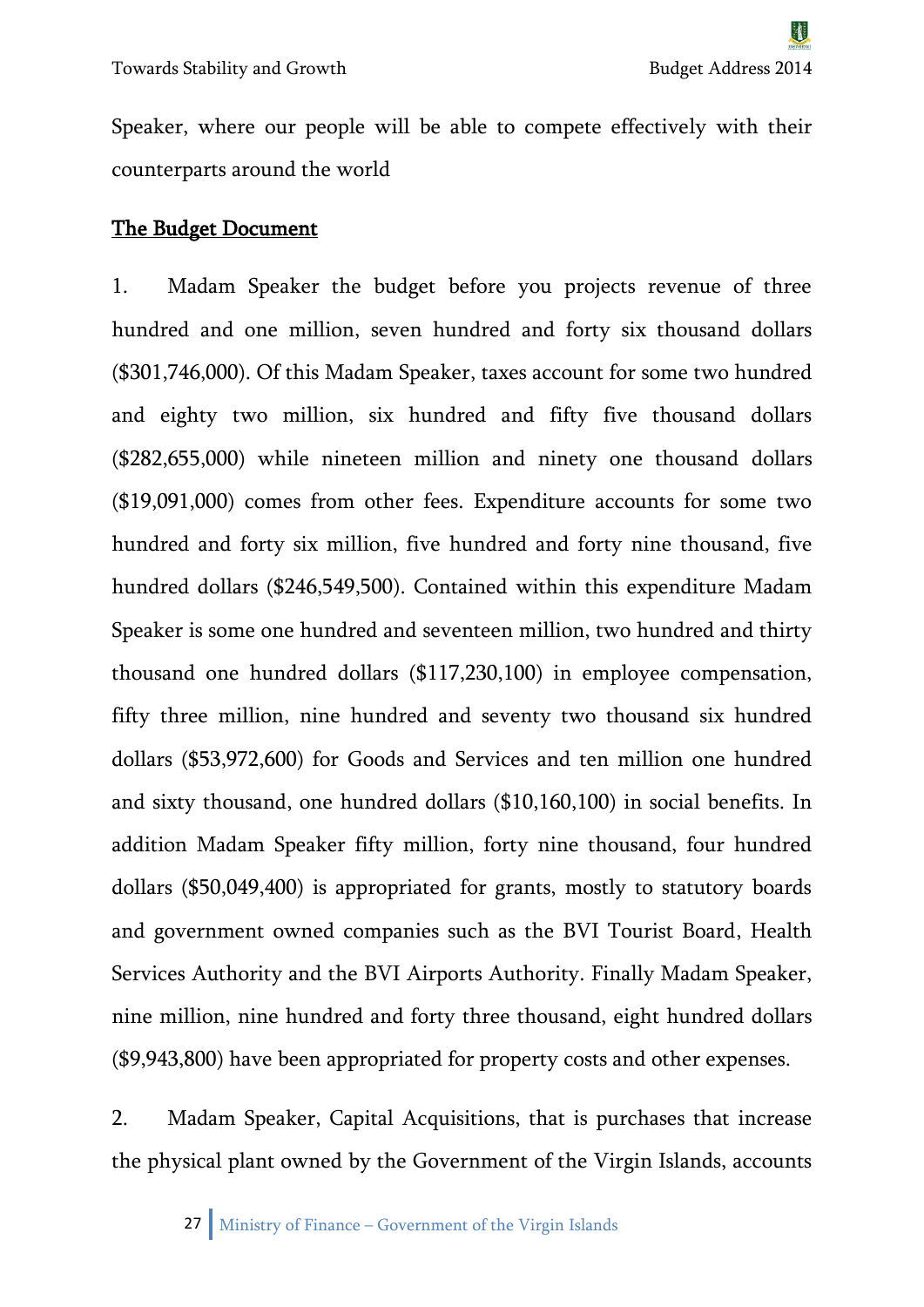Towards Stability and Growth Budget Address 2014

for some nine hundred and nineteen thousand dollars (\$919,000), and funds utilized for capital development, excluding any public private partnerships total some twenty three million, one hundred and twenty two thousand (\$23,122,000) from debt financing, while some twenty seven million, six hundred and ninety six thousand dollars (\$27,696,000) will be directed towards capital development projects.

3. Madam Speaker, not included in this budget, but well on the way towards resolution is the consolidation and refinancing at a lower rate of interest of over eighty million dollars of debt held by the Government of the Virgin Islands, such that more fiscal headroom can be created and more borrowing done in order to finance much needed infrastructure development. Madam Speaker you will be pleased to know that this consolidation is made possible by the production of the Medium Term Fiscal plan laid in this House in December, which allows us to plan more responsibly in the medium and long term. We have also budgeted for principal repayments before consolidation of eleven million, eighty one thousand, five hundred dollars (\$11,081,500) in addition to some four million eight hundred and ninety three thousand five, hundred dollars (\$4,893,500) in interest.

4. Contribution to the Reserve Fund Madam Speaker, which in addition to the Medium Term Fiscal Plan is an important part of our risk management and fiscal sustainability programme will be fifteen million five hundred thousand dollars (\$15,500,000). Madam Speaker, I must also take some time to point out, that it is the intention of this Government to begin funding the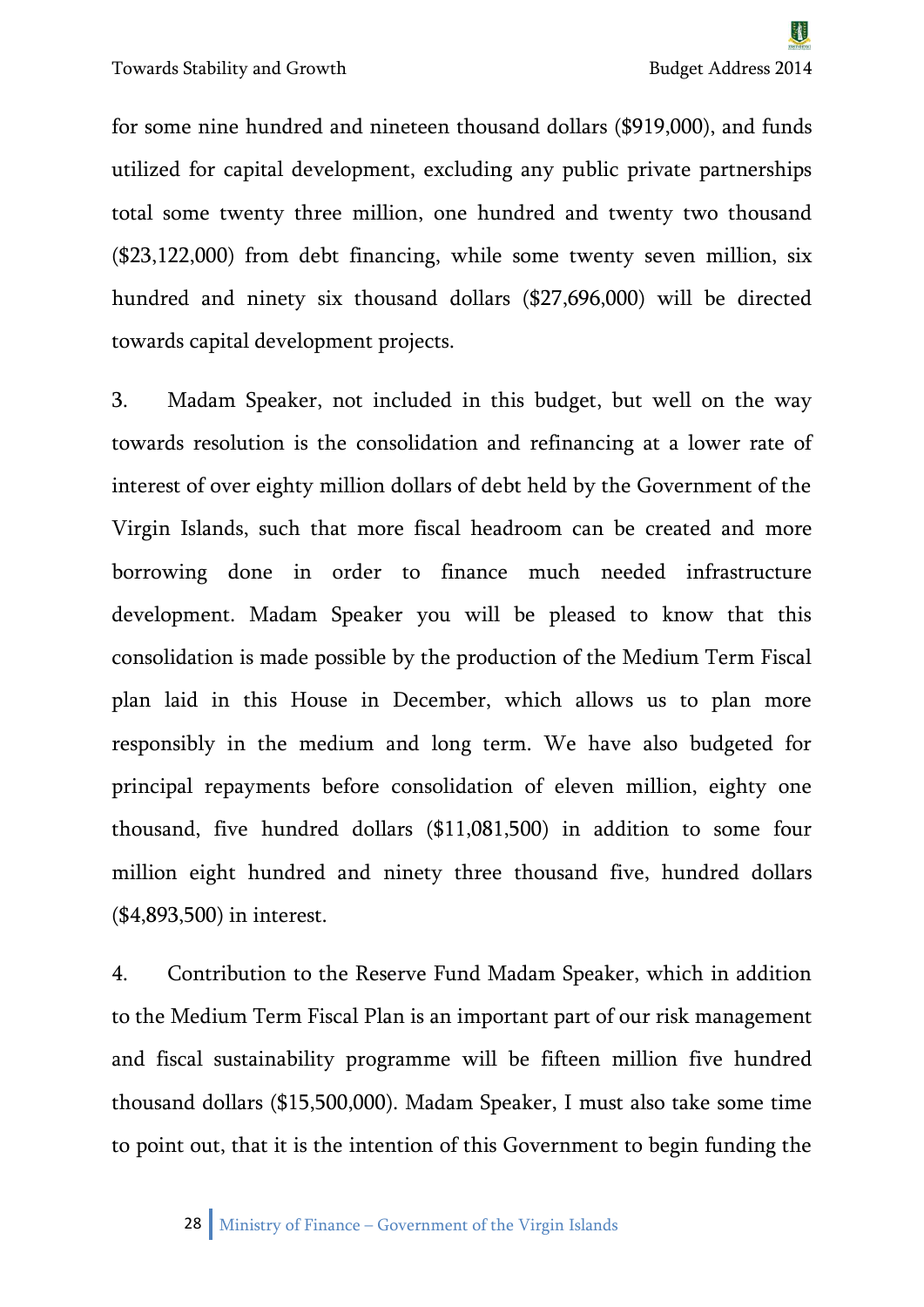pension fund and that we will provide seed funding for the National Health Insurance programme as well, however the ever pressing fiscal pressures have forced us to find alternate means of funding these two very important programs.

5. The unfunded pension liability being carried by Central Government is approaching three hundred million dollars. Madam Speaker, we have a solemn responsibility to address this issue once and for all, and to this extent are currently examining ways in which to ensure that this ever growing problem is addressed. Madam Speaker, we cannot continue to bury our heads in the sand and ignore this problem as other governments around the world have done and now are faced with the harsh and brutal reality that this topic will bring if not addressed early. The fact is currently that this is a problem that is getting bigger and bigger and becoming more difficult to address. Although we do not have a concrete solution at this time we expect to have one in the very near future.

6. The National Health Insurance program will be prefunded through monetary advances which we expect to have paid off within a few years after the fund has been established.

7. Madam Speaker, the budget that is here before you today reflects the work done in the fiscal strategy outlined in the Medium Term Fiscal Plan, and is continued evidence of the responsible manner in which we are reversing the path of unaffordability that we found ourselves on when my government took office in 2011, to one that is on a trajectory of long term fiscal sustainability. Though not perfect Madam Speaker, it does provide a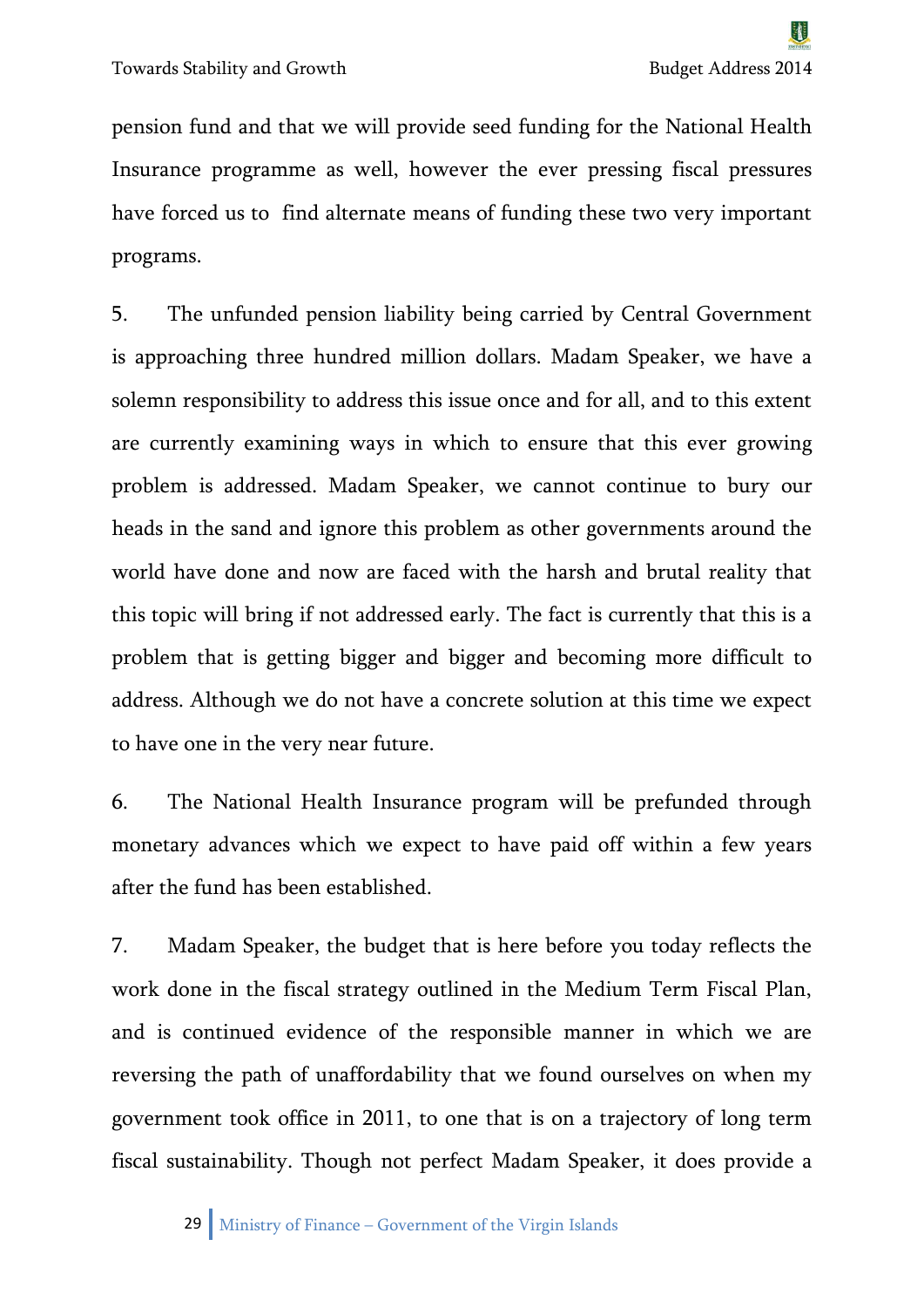good balance between the various factors to be considered. To achieve this Madam Speaker, it was necessary to institute several fiscal measures to enhance revenue and increase expenditure efficiency. As outlined in the Medium Term Fiscal Plan which was tabled in this house in December 2013 this strategy is comprised of five main objectives:

- 1. Build the Reserve Fund balance as a means of buffering public finances from unexpected future shocks;
- 2. Manage contingent liabilities;
- 3. Improve the financial management structure within Central Government and its parastatals;
- 4. Improve the recurrent surplus balance by implementing revenue generating and expenditure efficiency initiatives. Decrease the overall deficit in 2014 and 2015, and convert the deficit into an overall surplus by 2016; and
- 5. Maintain the borrowing ratios within limits outlined in the Protocols for Effective Financial Management.

8. The specific revenue generating initiatives are stated in the Medium Term Fiscal Plan and will be brought to this house shortly as separate initiatives. Madam Speaker recognizing the struggles that many of our citizens are having in making ends meet, these revenue generating initiatives seek to raise revenue while yet minimizing the tax burden on the average citizen in the BVI.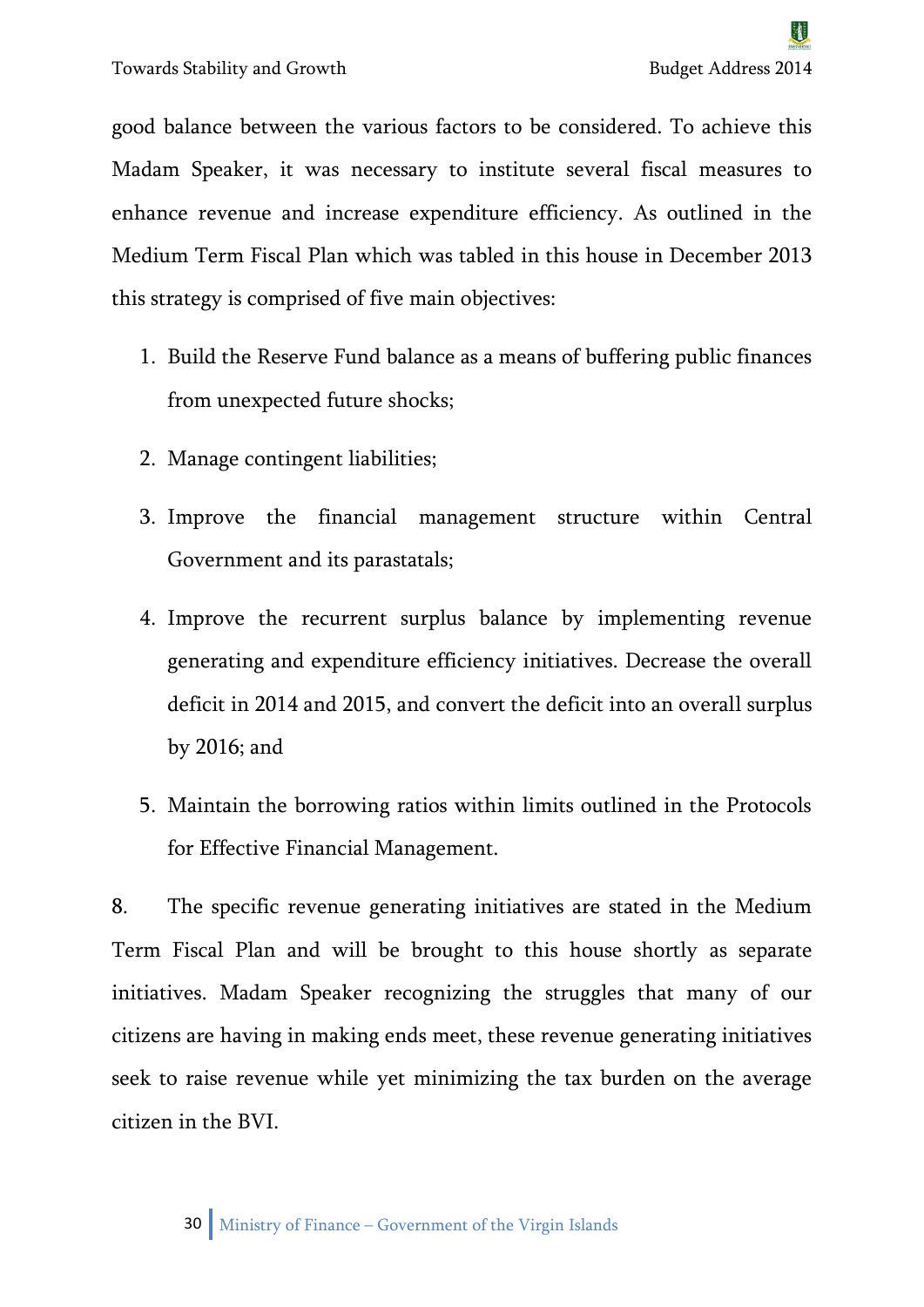9. Heightened success is within our reach Madam Speaker. My colleagues and I have demonstrated that we are forward on the road of progress and will continue to do so.

10. In the budget Madam speaker we have placed particular emphasis, despite the tight fiscal constraints, with capital development on carefully selected projects to serve the dual role of repairing and constructing the much needed infrastructure for economic development, and facilitate our developing sectors on one hand to promote economic activity on the other hand.

11. Madam Speaker, I would reiterate that we are implementing our key public infrastructure projects like the cruise pier, airport, and others, as a means of creating modern, efficient infrastructure in order to build and support our twin pillar economy, create new employment and new businesses opportunities.

12. Madam Speaker it is first important to note that the capital investment programme in this budget is in excess of fifty million dollars (\$50,000,000), with over twenty seven million dollars (\$27,000,000) being funded from projected revenues in 2014 and over twenty three million dollars (\$23,000,000) from loans.

13. In addition to the mega projects such as the expansion of the T.B. Lettsome Airport runway and the Cruise Pier, I will now describe some of the more significant projects: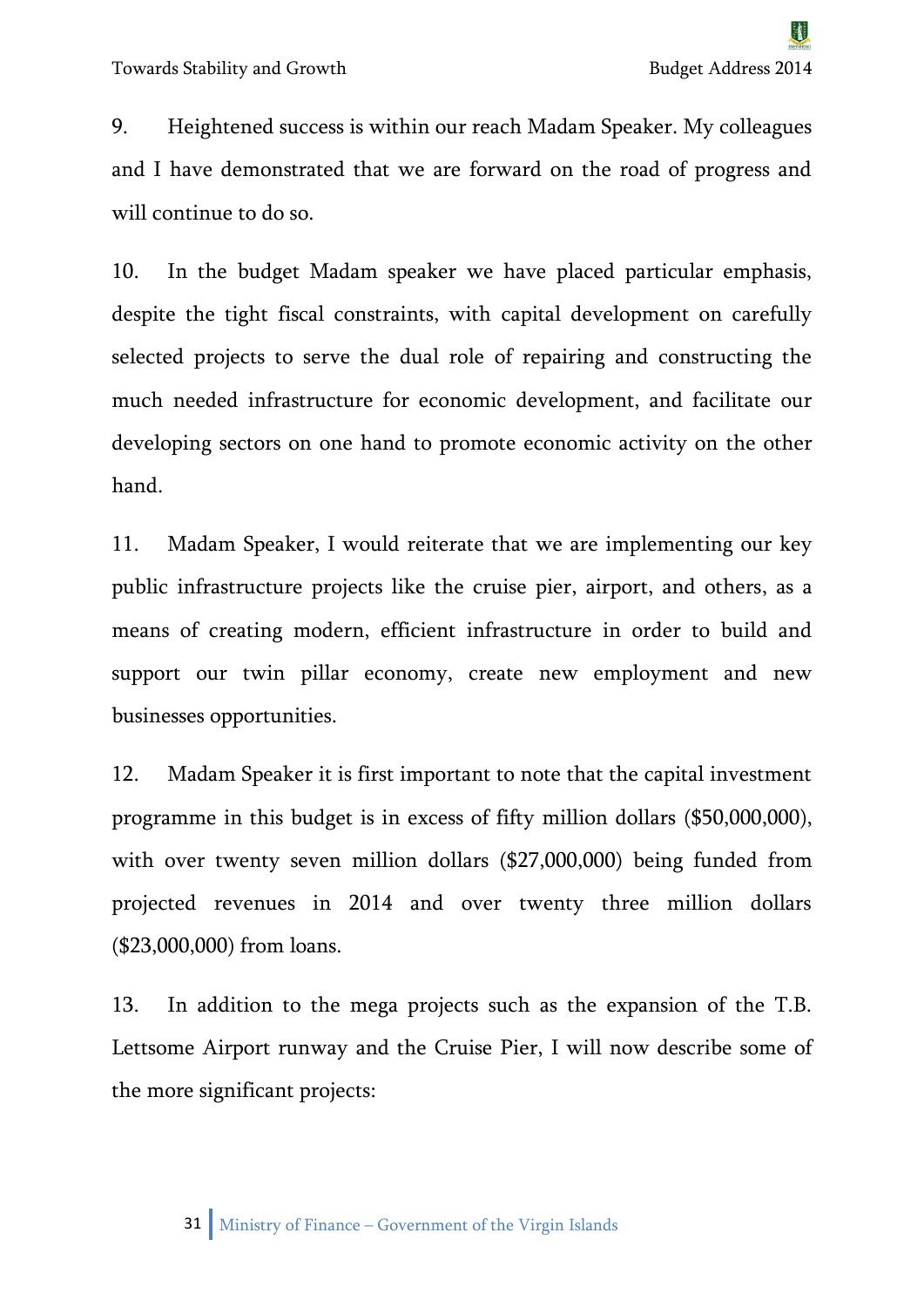1. One project of high importance which we have made provision for is the Sewerage System. To expand on this: we are continuing to upgrade the Road Town Sewerage System, which will recommence by the end of March 2014. Additionally, works will commence on the Blackburn Highway Sewerage Infrastructure, from Chapel Hill to Parham Town, within the next two months. By the fourth quarter of this year, major sewerage works will advance from the Road Town round-a-bout down to Burt Point. (\$8,800,000)

2. The Iris O'Neal Clinic in Virgin Gorda must be built to bring the required level of health care to this island, and with completed plans and a tender process that has begun we are confident that this project will commence in the coming months.  $(\$1,500,000)$ 

3. We expect to commence the East End Fat Hogs Bay harbour Development in earnest in 2014. Madam Speaker this project is necessary for the economic development of this major community and extensive consultations have been held to come up with a solution that serves the interests of the entire community. (\$1,000,000)

4. Madam Speaker we must look after our senior citizens and we have ensured that the funding required to build the much needed Adina Donavon Home at Spooner estate is provided. (\$2,000,000)

5. Extensive repairs on our Road Network including specific allocations for works to be identified by the representatives of each of the nine districts have been provided for in our capital development allocations. Madam Speaker, through the Public Works Department,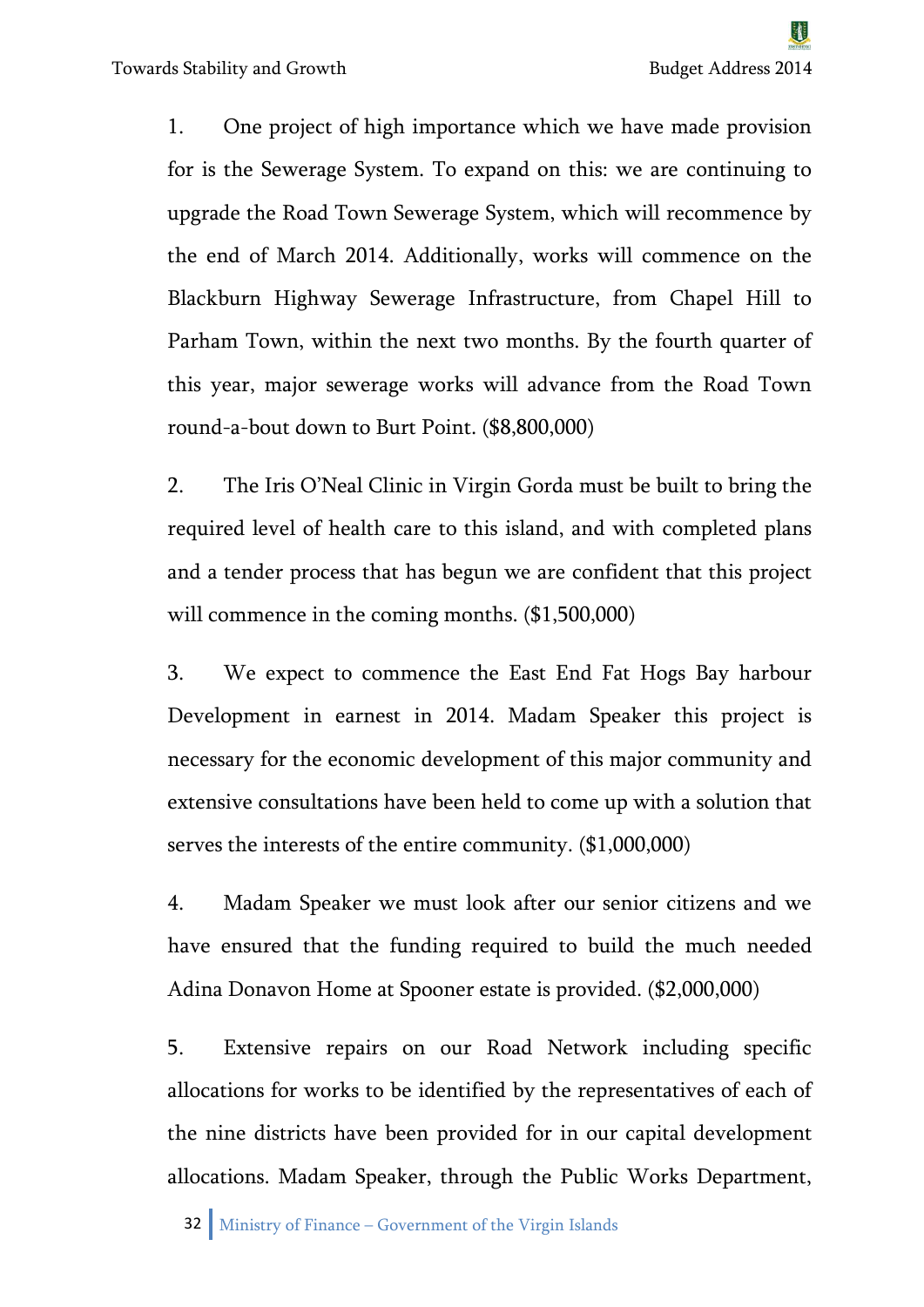we aim to maintain and repair all of the major roads on Tortola and Virgin Gorda, while extending new roads-ways on the Sister Islands of Anegada and Jost Van Dyke. You will notice through a careful look at the budget document that we have placed some noticeable emphasis on this. Works on the many Caribbean Development Bank loan CDBfunded projects, which only received final approvals from HMG under my administration, are slated to start by March 2014. Although some of these projects are now ready to begin, after having reached the stage of being awarded to individual contractors, some are yet still in the tender stages, and contractors are encouraged to submit their bids by the required deadlines, in order to improve their opportunities to participate in the Territory's development. (\$18,372,000 which includes \$13,072,000 from the CDB loan)

6. Allocations for the construction of a Fishing Complex on Anegada are provided as part of our on-going strategy to be totally self-sustaining in respect to seafood caught in our territorial waters and to have a facility that is closer to the product being harvested. (\$900,000)

7. Madam Speaker an important part of urban planning entails the provision of "green space"; a location where citizens can relax with their friends and family, have social activities and generally take a break from the hustle and bustle of their daily lives in a natural environment. During our previous term in office we provided one such setting in the development of what is now recognised as the Noel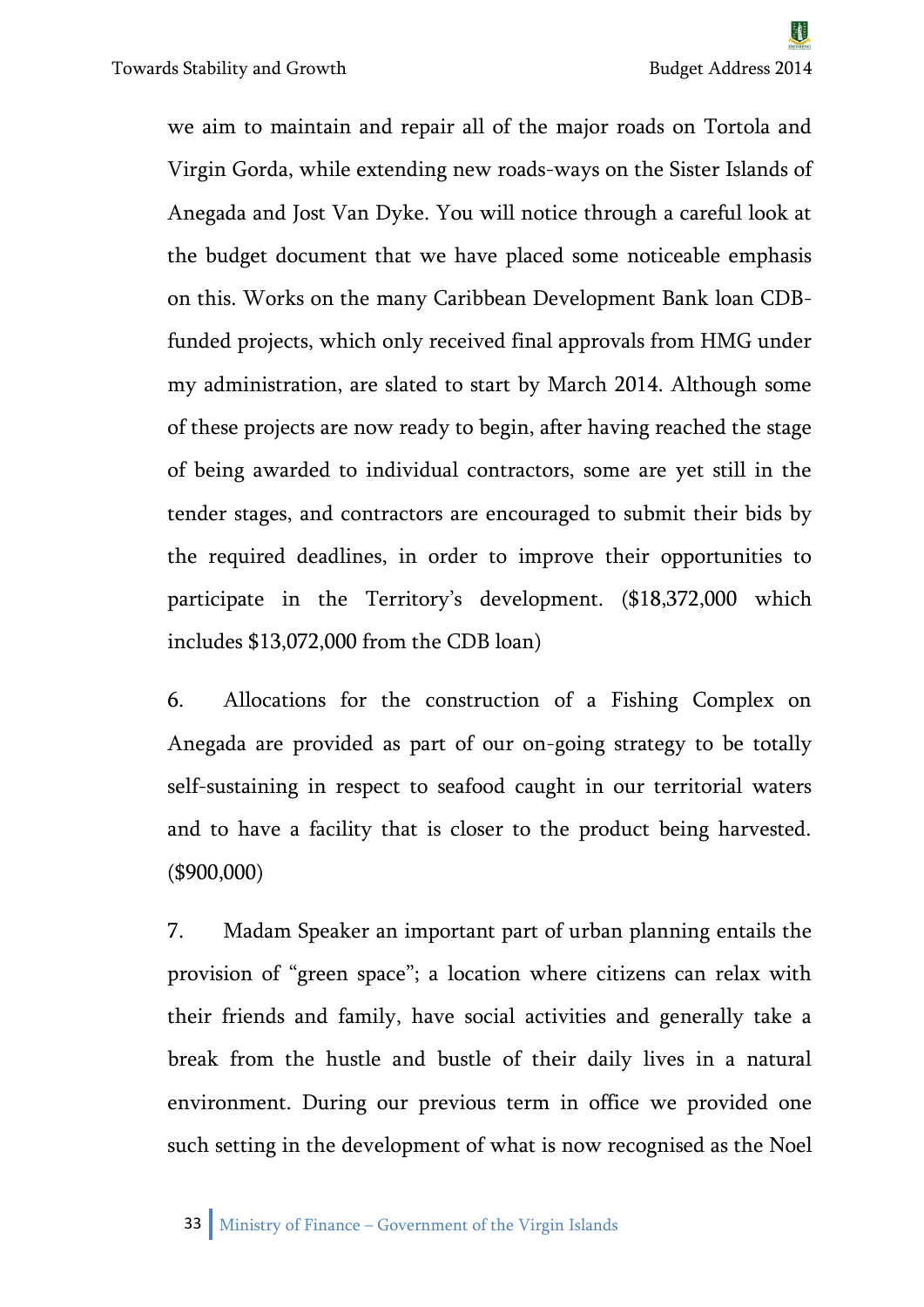Lloyd Park. We see the need in looking after the well-being of our people to offer another such location in the development of the Queen Elizabeth Park. Work has already commenced and we expect to complete this project in 2014. (\$800,000)

8. Our students must be nurtured and educated in an environment that is conducive to learning. The Completion of a Technical Vocational School as well as much needed works to the Elmore Stoutt High School and primary schools is thus necessary and we have provided funds to meet this requirement. (\$1,100,000)

9. And finally, Madam Speaker, but by no means the end of the exhaustive list of projects in the budget, is the provision for the building of homes for individuals not able to build homes for themselves, through the embryonic social housing programme in the Ministry of Health and Social development. (\$300,000)

14. Madam Speaker, these projects along with the others will be managed and implemented by a committee of the Ministers and chaired by myself. I expect that this new arrangement will yield admirable results in the coordination and implementation of our capital investment program.

#### Closing Remarks

1. In conclusion, Madam Speaker, I would like to again express my deep and profound gratitude to the people of this Territory who have demonstrated resolve, patience and faith in us over the years, and especially so in 2013. Understanding that the BVI is faced with tremendous challenges,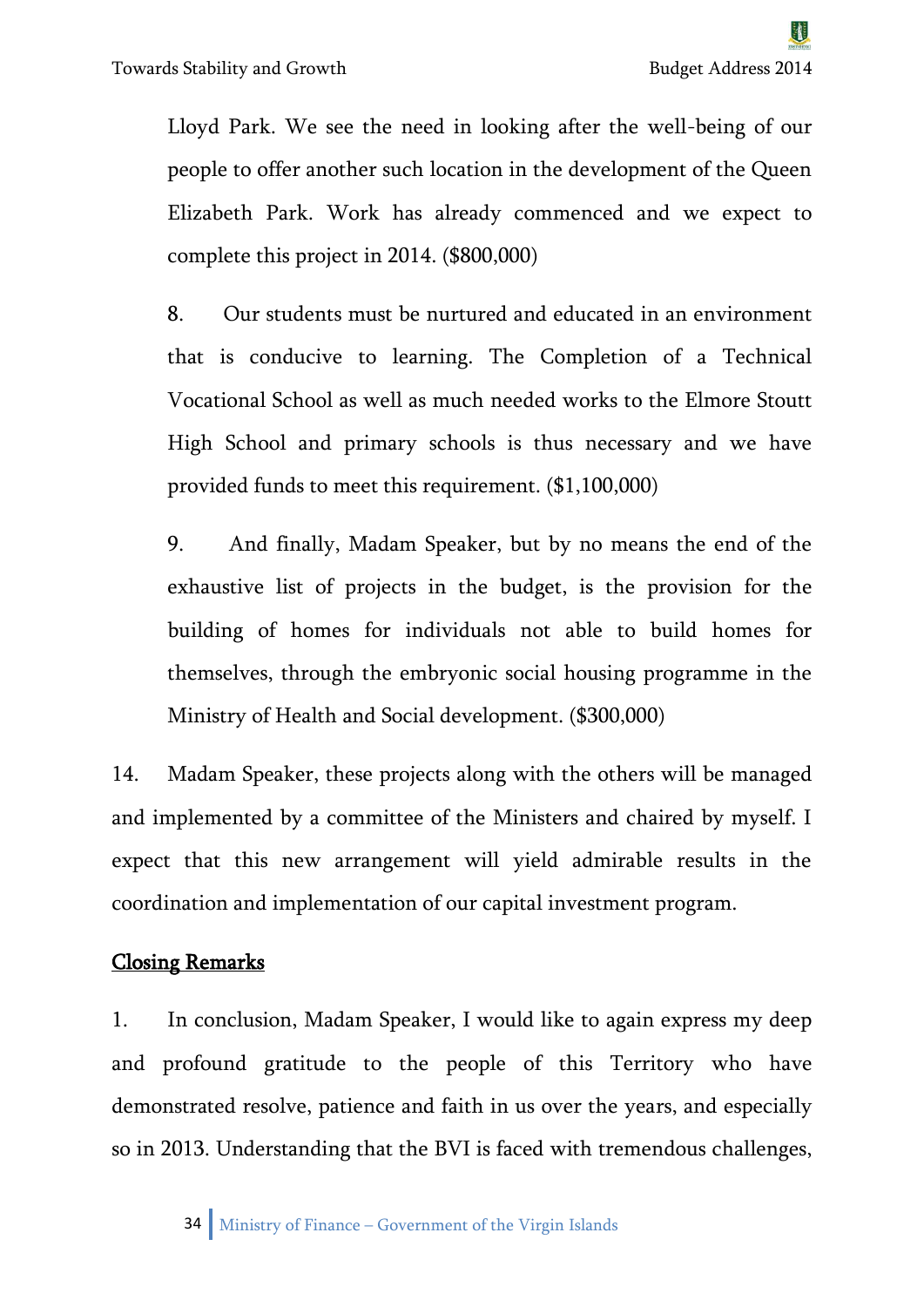both from within and from outside our borders, the people of this Territory have engaged each other and the Members of this House in dialogues that have led my colleagues and me to examine our own views in a manner that serves the people of this Territory better.

2. Madam Speaker, I can only pledge and endeavour to continue to do what we know must be done to protect and promote the interests of the people of this Territory, although, unfortunately, this may mean that in many instances these decisions and actions may not be politically expedient or self-promoting. Many observations and conversations I have had have strengthened my faith in the people of this Territory and their high standards and expectations of those who lead them. It is from this that I have also realized that the loud minority of discontent is not representative of the people of this Territory, but it is the large majority of patience, high expectations and insightful thought to which we need to pay particular attention. Madam Speaker, I am grateful, for your leadership and probity in this House. To my colleagues and especially those members of Her Majesty's loyal Opposition, I commend you for your hard work and determination in ensuring that we remain as pledged; a "Government in the Sunshine".

3. To the public servants of this Territory Madam Speaker we are extremely grateful for the support that they provides to us and on a wider front to all the people in this Territory who do their tasks day in, day out and call this place home, I say thank you as well.

4. Madam Speaker, I must also add a heartfelt thank you to the men and women of the armed services who protect us daily. The police have been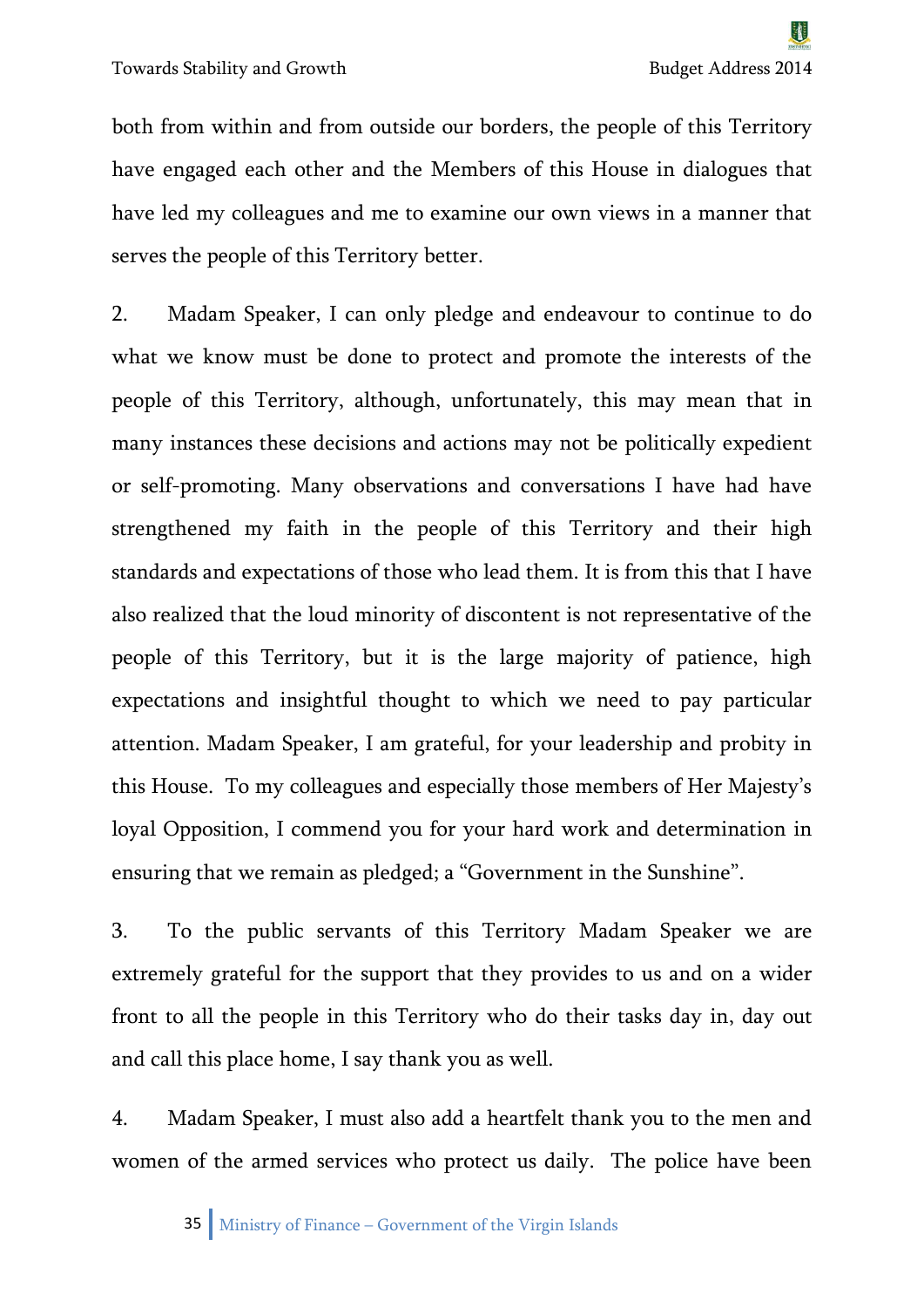doing a fantastic job keeping us safe and as a result, there is now a 14% decrease in crimes reported in 2013 when compared to 2012. Madam Speaker, crime and tourism do not mix and I will be looking for even sharper reductions in the crime statistics, going forward.

5. Madam Speaker, I must here recognize the commitment and hard work of the men and women who protect our borders, Customs and Immigration; I am eternally grateful to them you for a job, well done. Madam Speaker, I would also like for us to remember and to express posthumously our gratitude for the service given to the people of this Territory by such officers as Superintendent Richard Holder and Officer Maxwell Smith and to thank their families for the sacrifices that were made in their service and to the people of this Territory.

6. Madame Speaker, in spite of the challenges, God has been good to this Territory and its people.

7. Thank you Madam Speaker. May God bless you and may he continue to bless these beautiful Virgin Islands.